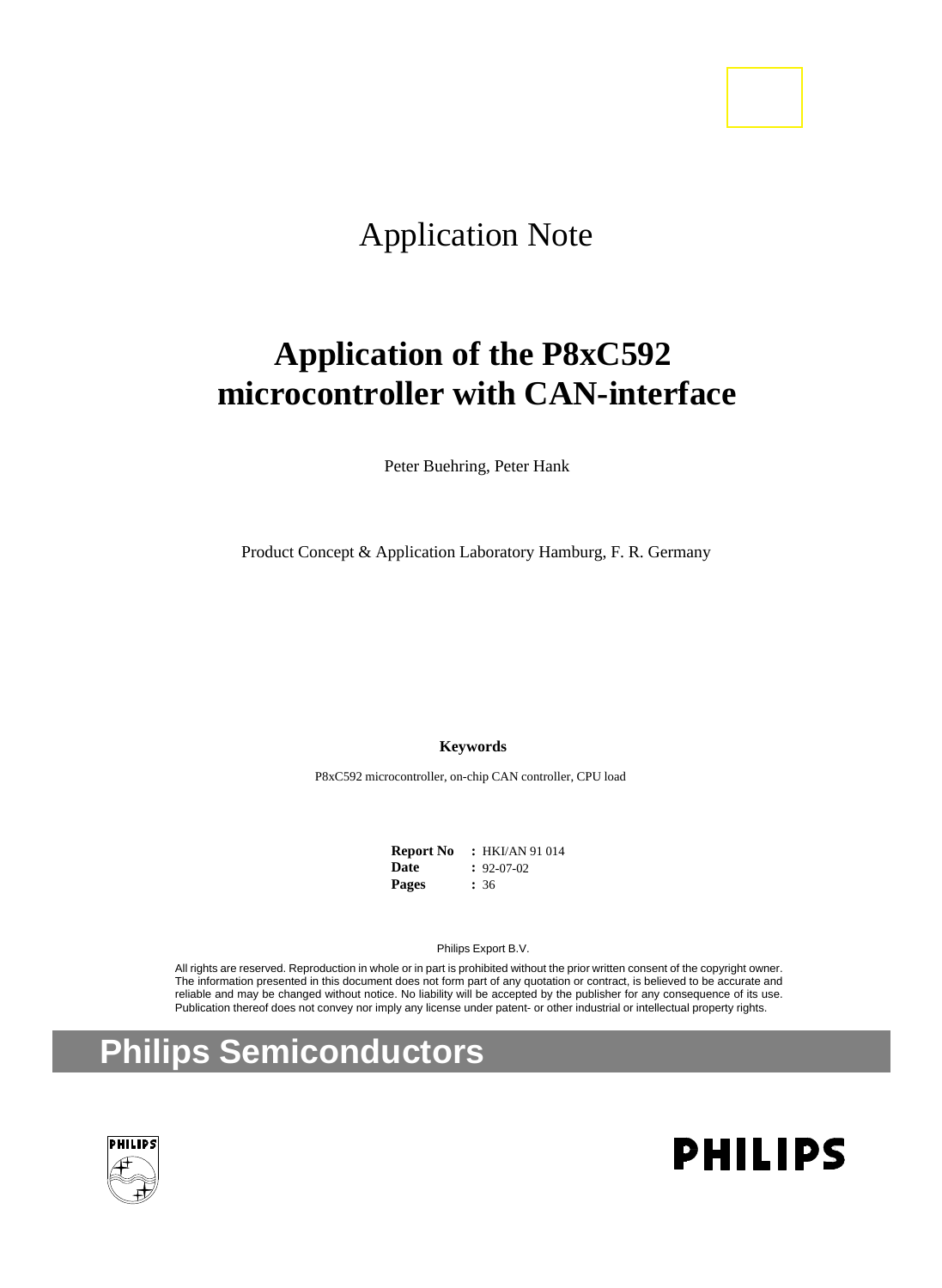#### Summary:

The integrated circuit P8xC592 from Philips is a single-chip high performance microcontroller designed for use in automotive and general industrial applications. It is a high-end derivative of the 80C51 family CMOS microcontrollers.

In addition to the 80C51 standard features the P8xC592 provides a number of dedicated hardware features for sophisticated control applications. It includes timers, A/D converter, PWM output, UART and a CAN protocol controller (CAN = Controller Area Network) for serial communication.

The P8xC592 covers the complete CAN specification, offering important features such as multi-master serial communication capability with a high number of participating network nodes, programmable data transmission rate up to 1 Mbit/s and powerful error handling.

This technical publication puts special emphasis on CAN applications of the P8xC592. The application note provides a simple circuit example for a CAN module built with a P8xC592. Furthermore flowcharts are discussed to let the reader become familiar with the software aspects of CAN communication. A practical example shows that there is very little CPU load for the control of CAN communication.

Revision history:

91-10-16: 1st release

92-07-02: 2nd release: pages 6,11,31,34 revised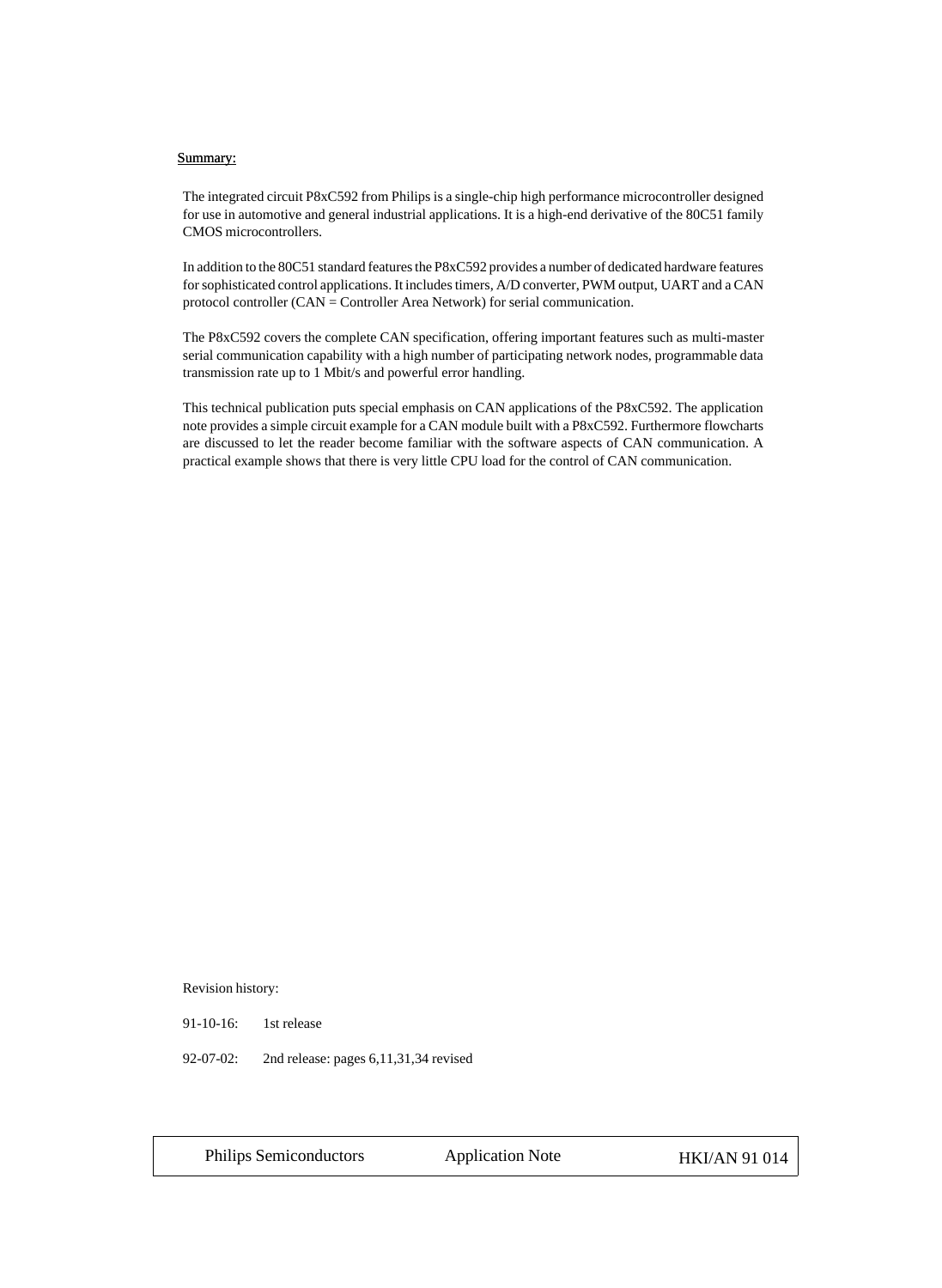## Table of Contents:

| 1.                                                                                                                                                 |  |
|----------------------------------------------------------------------------------------------------------------------------------------------------|--|
| 2.                                                                                                                                                 |  |
| 3.                                                                                                                                                 |  |
| 3.1<br>3.2<br>3.2.1                                                                                                                                |  |
| 4.                                                                                                                                                 |  |
| 4.1<br>4.2<br>4.2.1<br>4.2.2<br>4.2.3<br>4.3<br>4.3.1<br>4.3.2<br>4.3.3<br>4.3.4<br>4.3.5<br>4.4<br>4.4.1<br>4.4.2<br>4.5<br>4.6<br>4.6.1<br>4.6.2 |  |
| 5.                                                                                                                                                 |  |
| 5.1<br>5.1.1<br>5.1.2<br>5.2<br>5.2.1<br>5.2.2<br>5.3<br>5.4                                                                                       |  |
| 6.                                                                                                                                                 |  |

## Appendix

| <b>Philips Semiconductors</b><br><b>Application Note</b> | <b>HKI/AN 91 014</b> |
|----------------------------------------------------------|----------------------|
|----------------------------------------------------------|----------------------|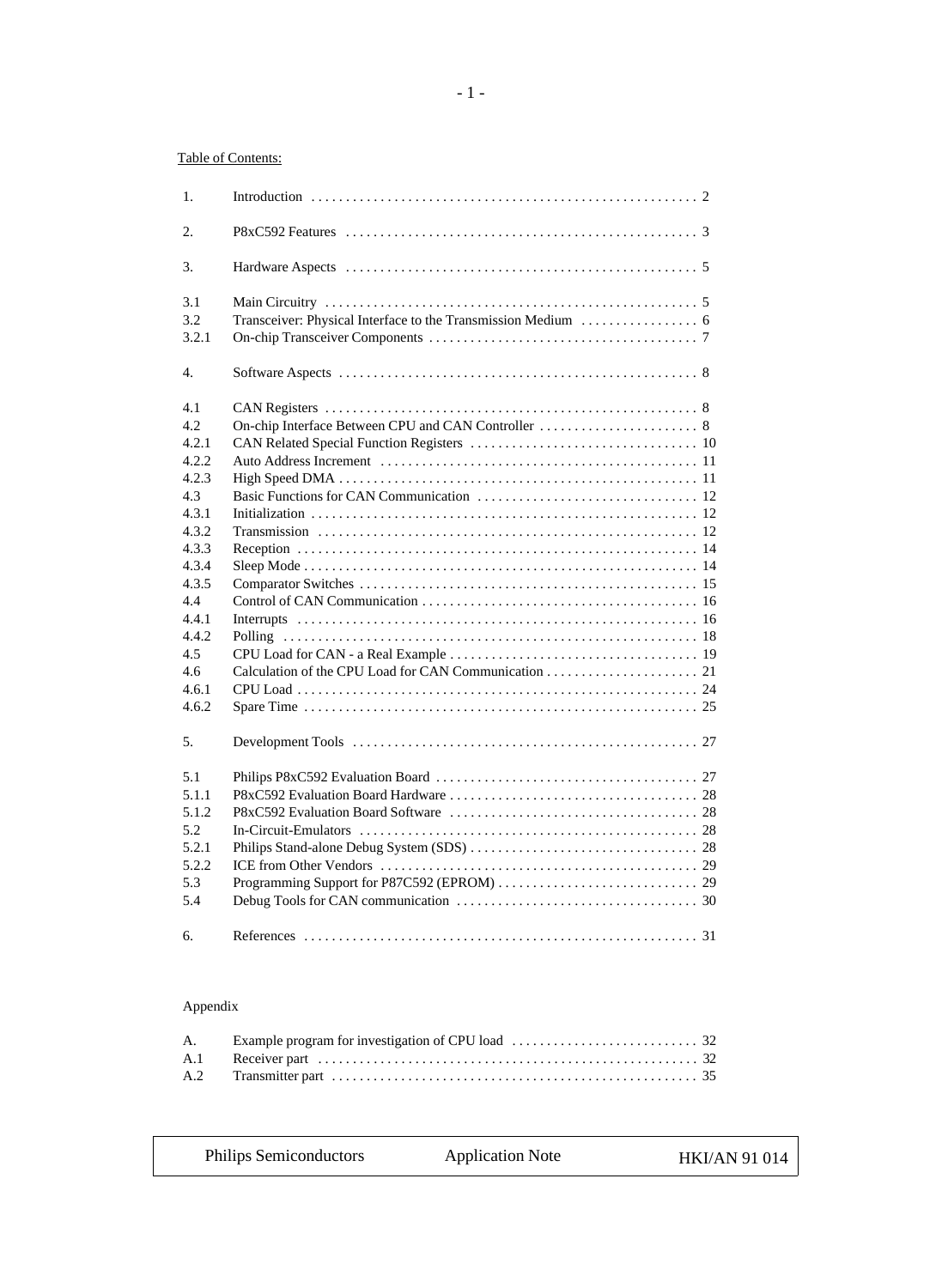# **1. Introduction**

CAN (Controller Area Network) is an advanced serial communication protocol, which efficiently supports distributed real-time control with a very high safety level. CAN allows the flexible configuration of networks with different types of microprocessors and microcontrollers. Typical applications of CAN-based networks can be found in automotive and industrial environment:

- o Automotive Systems:
	- multiplex wiring ( < 125kbit/s )
	- engine control, ABS etc. ( up to 1 Mbit/s)

o Industrial Systems:

- field bus applications
- robotics, numeric machine control

Fig.1 shows a schematic network using the P8xC592 for distributed control applications. The kernel of each module is a Module Controller (CPU) that communicates via the Bus Controller (i.e. CAN controller) with the other modules. CPU and CAN controller can also be implemented on the very same chip, as it is in the P8xC592.



Fig. 1 Example of a "Controller Area Network"

The P8xC592 is a stand-alone high performance microcontroller designed for use in automotive and general industrial applications. In addition to the 80C51 standard features this device provides a number of dedicated hardware functions for these applications. It basically combines the functions of the well-known P8xC552 microcontroller [9] (without  $1^2C$  hardware) and the PCA 82C200 (Philips Standalone CAN-controller [3]), with some enhanced features.

| <b>Philips Semiconductors</b> | <b>Application Note</b> | <b>HKI/AN 91 014</b> |
|-------------------------------|-------------------------|----------------------|
|-------------------------------|-------------------------|----------------------|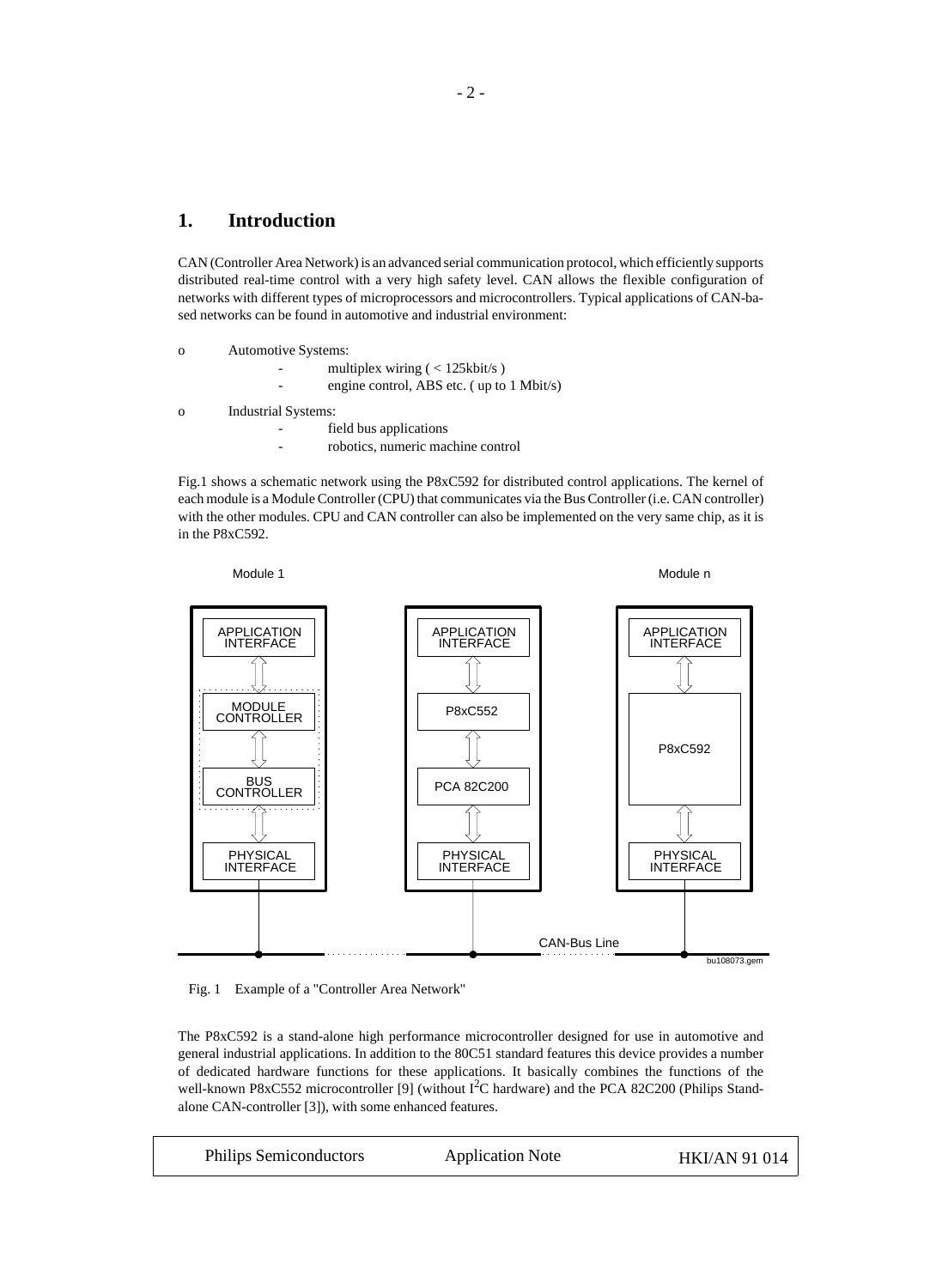The CAN-part of the P8xC592 fulfills the complete CAN specification, to provide the following important features:

- o multi-master operation in a serial communication network with an unlimited number of active network nodes,
- o programmable data transmission rate, up to 1 Mbit/s,
- o very low probability of undetected errors, due to powerful error handling,
- o 40 m maximum distance between two bus nodes at a data transmission rate of 1 Mbit/s, lower transmission rates allow even longer distances,
- o guaranteed latency time supporting real-time applications.

This Application Note covers the CAN related items of P8xC592 applications. It describes a simple circuit example for a module in a CAN network. To apply and understand the application examples given in this document, the reader should be familiar with the Philips P8xC592 data sheet [2].

## **2. P8xC592 Features**

Fig.2 shows the block diagram of the P83C592 (ROM) or the P87C592 (EPROM) versions. There is also a ROM-less version labeled P80C592 without on-chip program memory. Except the three blocks "CAN controller", "DMA" and "256 Bytes Aux. RAM", the blocks shown are not different from those which are present in other 80C51 derivatives like in the well-known Philips **P8xC552**. The use of the CPU, the memory access modes, the timers, A/D converter and PWM outputs have already been described in detail in the User Manual for the P8xC552 [9], which shall not be repeated in this application note again. Please refer to that document for information about these topics.



Fig. 2 Block diagram of the P8xC592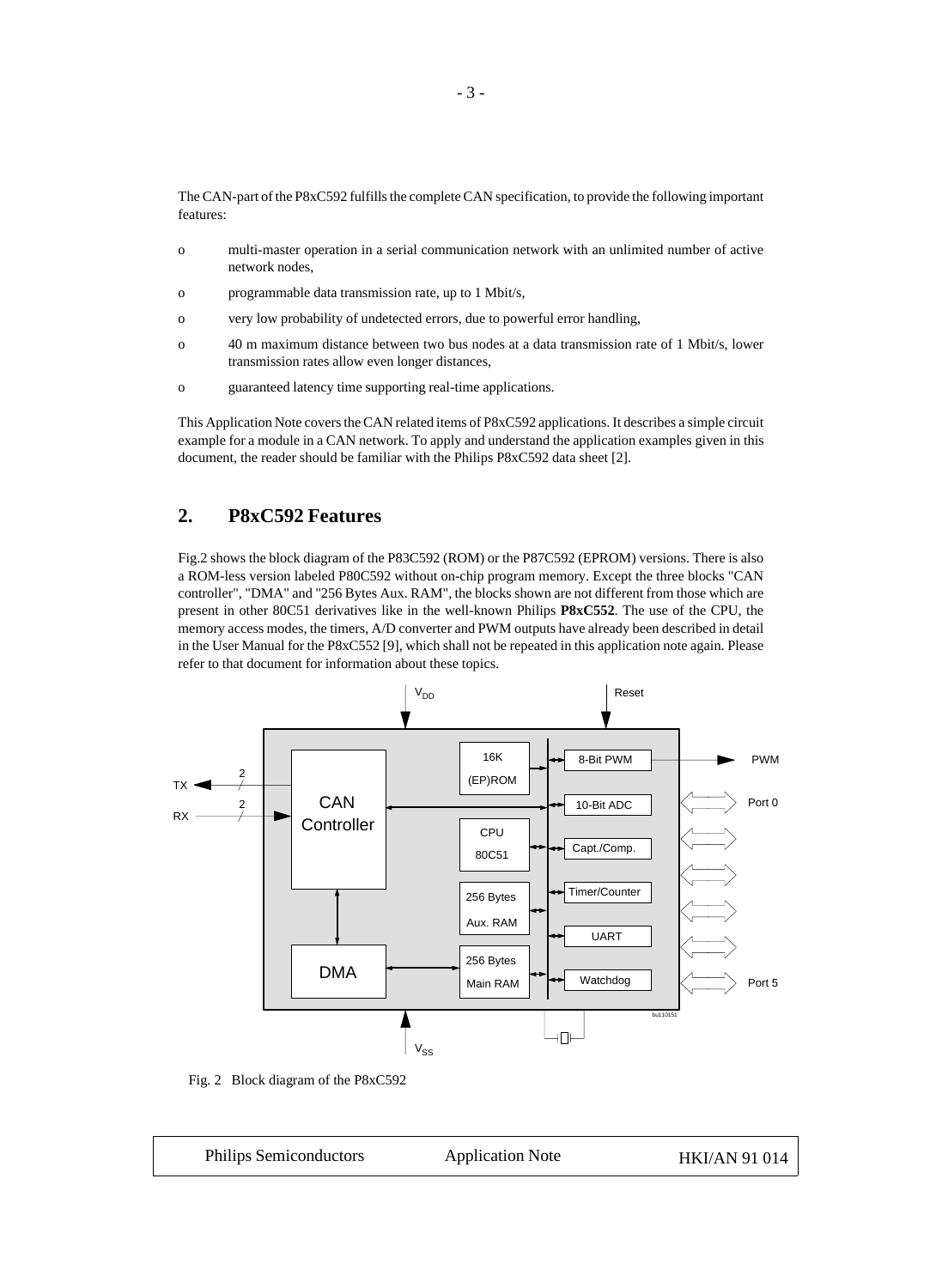The **CAN controller** on the P8xC592 is mainly an on-chip implementation of the Philips Stand-alone CAN-controller **PCA 82C200** [3]. The access to the internal CAN registers now is given via 4 Special Function Registers (**SFR**). The transfer of the messages between the CAN controller and the P8xC592's main RAM can be done in extremely short time by using Direct Memory Access (**DMA**). More information about this feature is given in chapter 4.2.3 .

The P8xC592 has a 256 bytes **on-chip auxiliary RAM**, which is indirectly addressable in the same way as external data memory. This doubling of internal RAM capacity satisfies the rising demand for parameter storage in distributed control applications.

Summarizing the P8xC592 is a single-chip 8-bit microcontroller featuring:

- o 80C51 CPU
- o CAN controller with DMA
- o 16K bytes ROM / EPROM
- o  $2 * 256$  bytes RAM
- o 10-bit A/D converter, 8 channels
- o 3 \* 16 bit timer/counters
	- 4 capture registers
	- 3 comparators controlling 8 outputs
- o  $6 * 8$ -bit I/O ports
- o 2 \* PWM outputs
- o full-duplex UART
- o interrupt controller (15 sources)
- o watchdog timer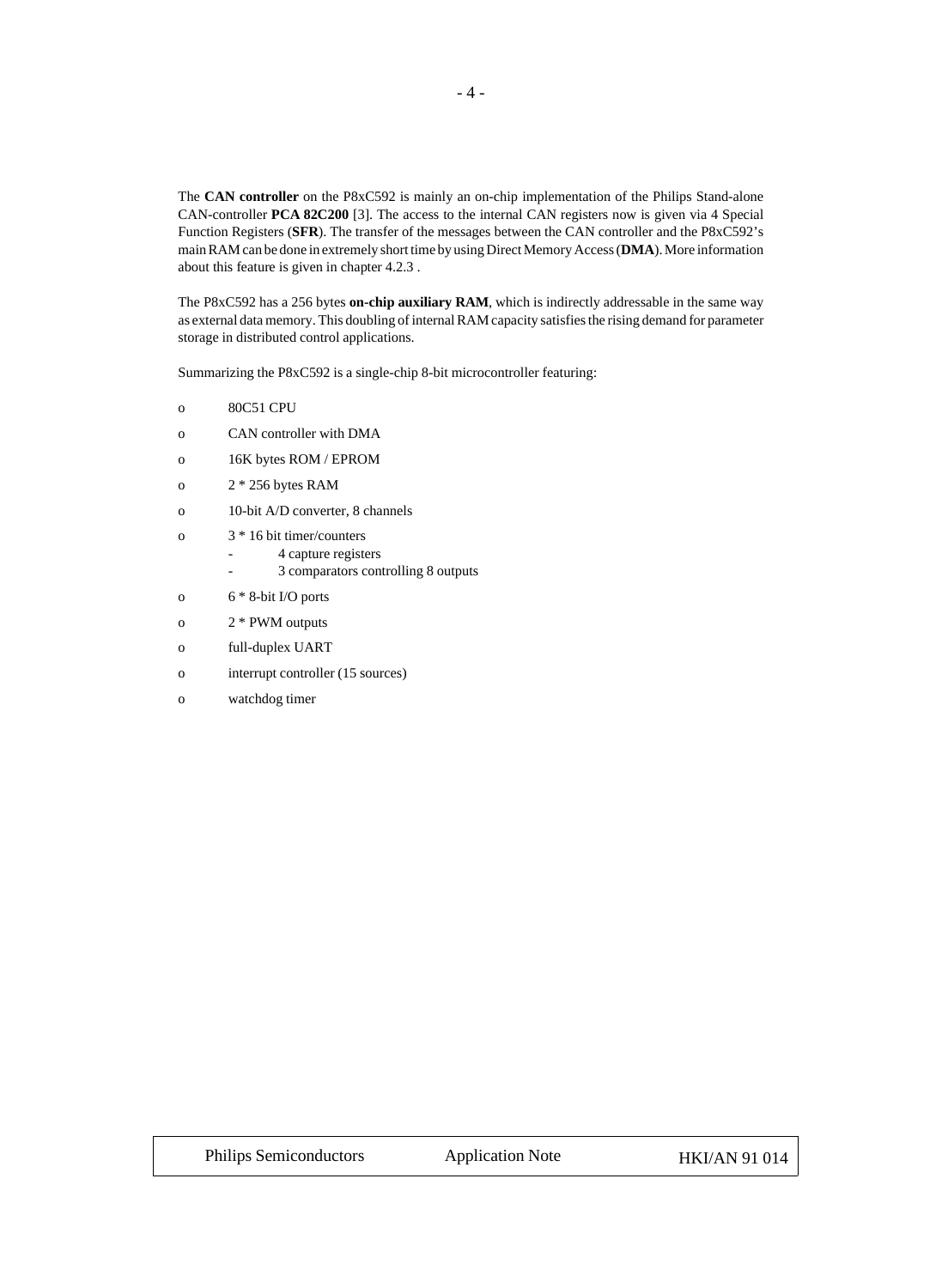# **3. Hardware Aspects**

This section covers hardware considerations of a CAN-based module in a network. The first part describes the minimum circuitry required for the P83C592 / P87C592. The second part gives suggestions for the connection of the controller to the CAN bus wires.

# **3.1 Main Circuitry**

The P8xC592 is designed to work with a minimum of external components. Fig.3 shows the circuitry of a CAN node using the ROM- or EPROM- version P83C592 or P87C592. The only additional components that are required are a crystal (Q1) plus two small capacitors (C1, C2) to drive the on-chip oscillator, a reset circuit to provide the power-on RESET and a transceiver circuit (see section 3.2) for the connection to the bus wires.



Fig. 3 P87C592 / P83C592 circuitry for a CAN application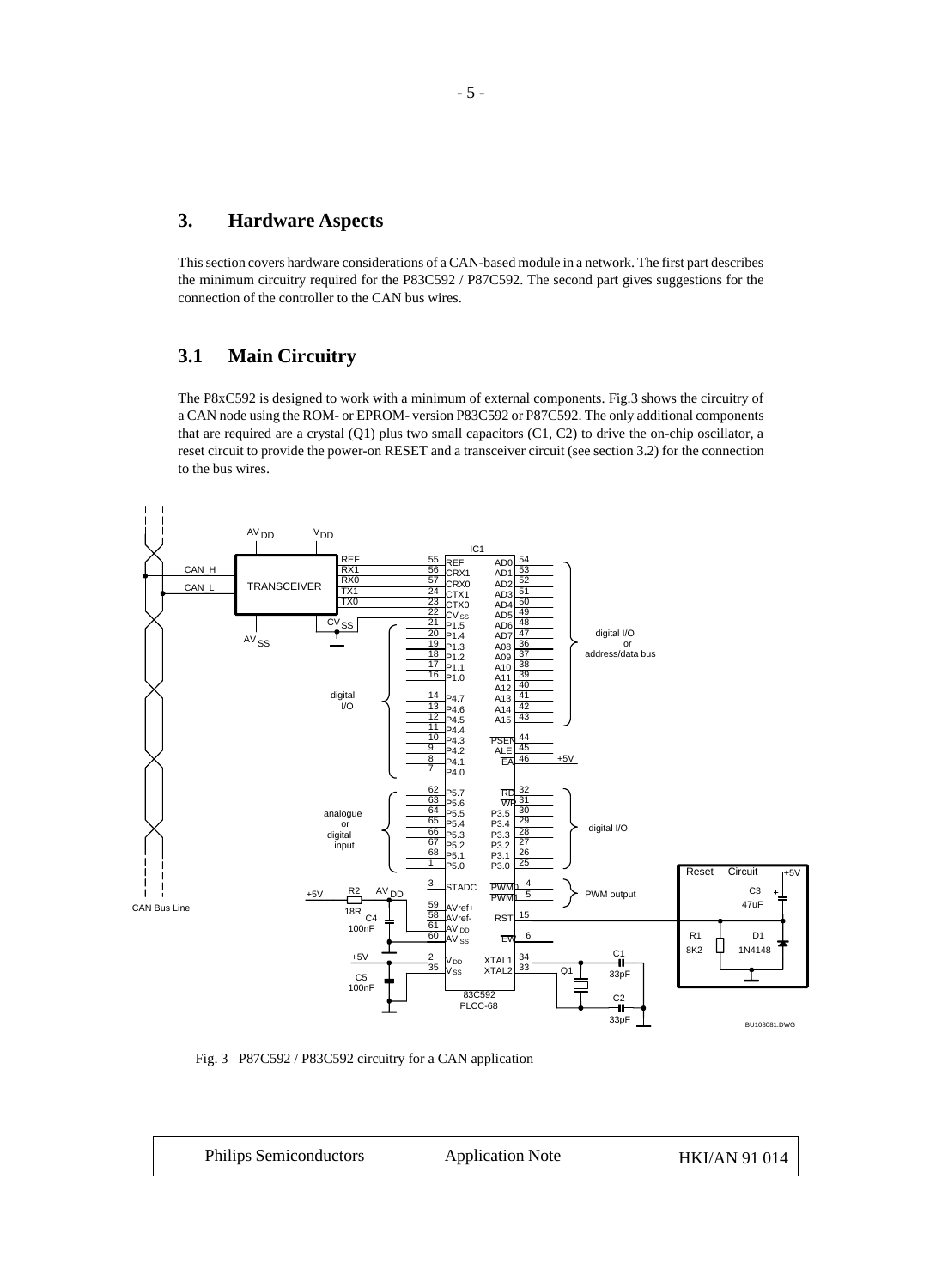#### Power Supply

The 5V power supply is split on the different power input pins of the  $\mu$ C. The main supply for the (digital part of the) CPU is fed to the **V<sub>DD</sub>** / **V**<sub>SS</sub> pins, buffered by capacitor C5.

It is recommended that the supply  $\bf{AV_{DD}}$  /  $\bf{AV_{SS}}$  for the analogue parts is derived from the main supply by the filter R2 / C4. The AVDD / AVSS supply is used to drive the on-chip A/D converter and the receiver section of the CAN controller; it shall also be used for optional biasing of the RX0 / RX1 pins in the off-chip transceiver.

The pin **CVSS** is the ground pin belonging to the CAN on-chip transmitter output stages (cf. chapter 3.2.1), which shall also be used for optional ground potential of the off-chip transceiver.

#### Program Fetch

The schematics of fig.3 present the circuitry for microcontrollers with on-chip program memory (ROM or EPROM). Therefore the pin **EA** is connected to +5V for program being fetched from internal memory. Note that the EA-pin is only read by the CPU during RESET, that means, switching it during program execution is not possible. This can give an additional protection against unauthorized copying of the on-chip program.

#### Reset Circuit

The schematics of fig.3 present a proposal for a discrete circuit that provides the necessary RESET signal to the CPU during power-up. The Reset Circuit can be replaced by a connection of the RST-pin to the power-on/power-fail reset output of the power supply, if available. Note that internal RESET conditions of the CPU (e.g. watchdog or recover from power-down) may cause the output of a short pulse on the RST pin, which the Reset Circuit has to tolerate.

## **3.2 Transceiver: Physical Interface to the Transmission Medium**

The transceiver circuit performs the following functions:

- o it converts signals TX0, TX1 into the voltage levels for the bus wires,
- o it converts the voltage levels on the bus wires to be compatible with the CRX0, CRX1 inputs of the P8xC592.

How this connection actually is implemented, is application-specific. Depending on the requirements for the bus signals, the transceiver can be realized with more or less effort, the cheapest solution consists only of a couple of resistors, more expensive ones need some more discrete components or an extra IC. In principle the very same transceiver circuits can be used as for the stand-alone CAN controller PCA 82C200 [3]. Three examples for cheap discrete transceivers have been described in the Application Note [4] for the PCA 82C200, for instance.

In order to get to an international standard for CAN communication (including the transceiver), the International Standardization Organization (ISO) has prepared two standards, one for lower bit rates (up to 125 kbit/s) [6], one for higher ones [7]. They also define the electrical parameters for the transceiver. Application hints for implementation of an ISO-compatible transceiver circuit are given in [10].

| <b>Philips Semiconductors</b> | <b>Application Note</b> | <b>HKI/AN 91 014</b> |
|-------------------------------|-------------------------|----------------------|
|-------------------------------|-------------------------|----------------------|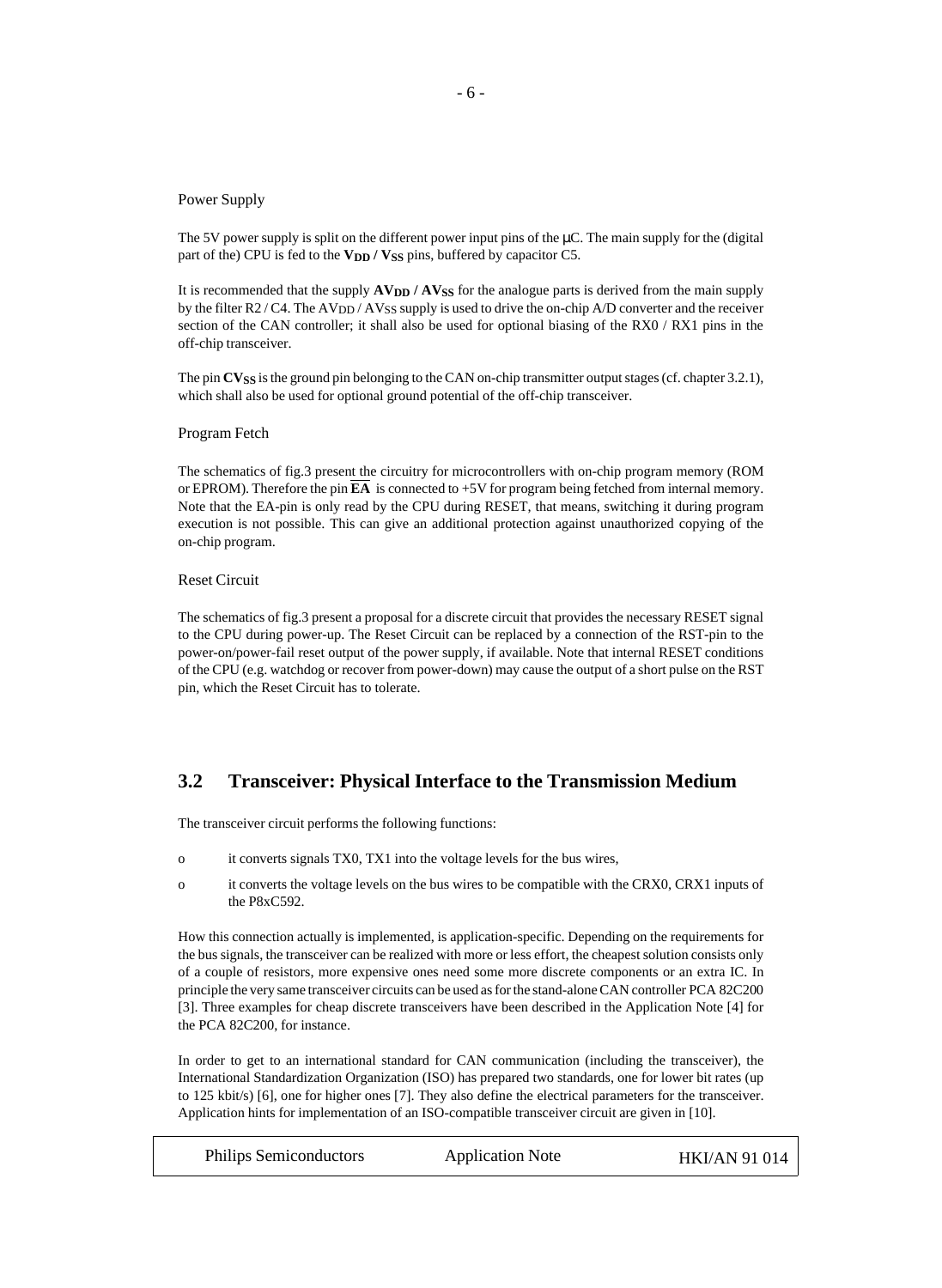#### 3.2.1 On-chip Transceiver Components

The off-chip transceiver circuit connects the bus wires to the on-chip transceiver components. The on-chip transceiver provides the transmitter output stage and the receiver input comparator, see fig.4.

## Transmitter

The transmitter provides two output lines (CTX0, CTX1); their characteristics can be programmed individually with the OUTPUT CONTROL register. Each line can work as open-drain or open-source or push-pull output, with positive or negative polarity. Thus the transmitter is well prepared to drive any kind of differential bus lines.

The connections of the transmitter outputs to the bus wires have to be done in such a way, that the resulting level on the bus is:

- o recessive level, when all nodes transmit a logical 1 or do not transmit,
- o dominant level, when one or more nodes transmit a logical 0.



Fig. 4 Structure of the on-chip CAN transceiver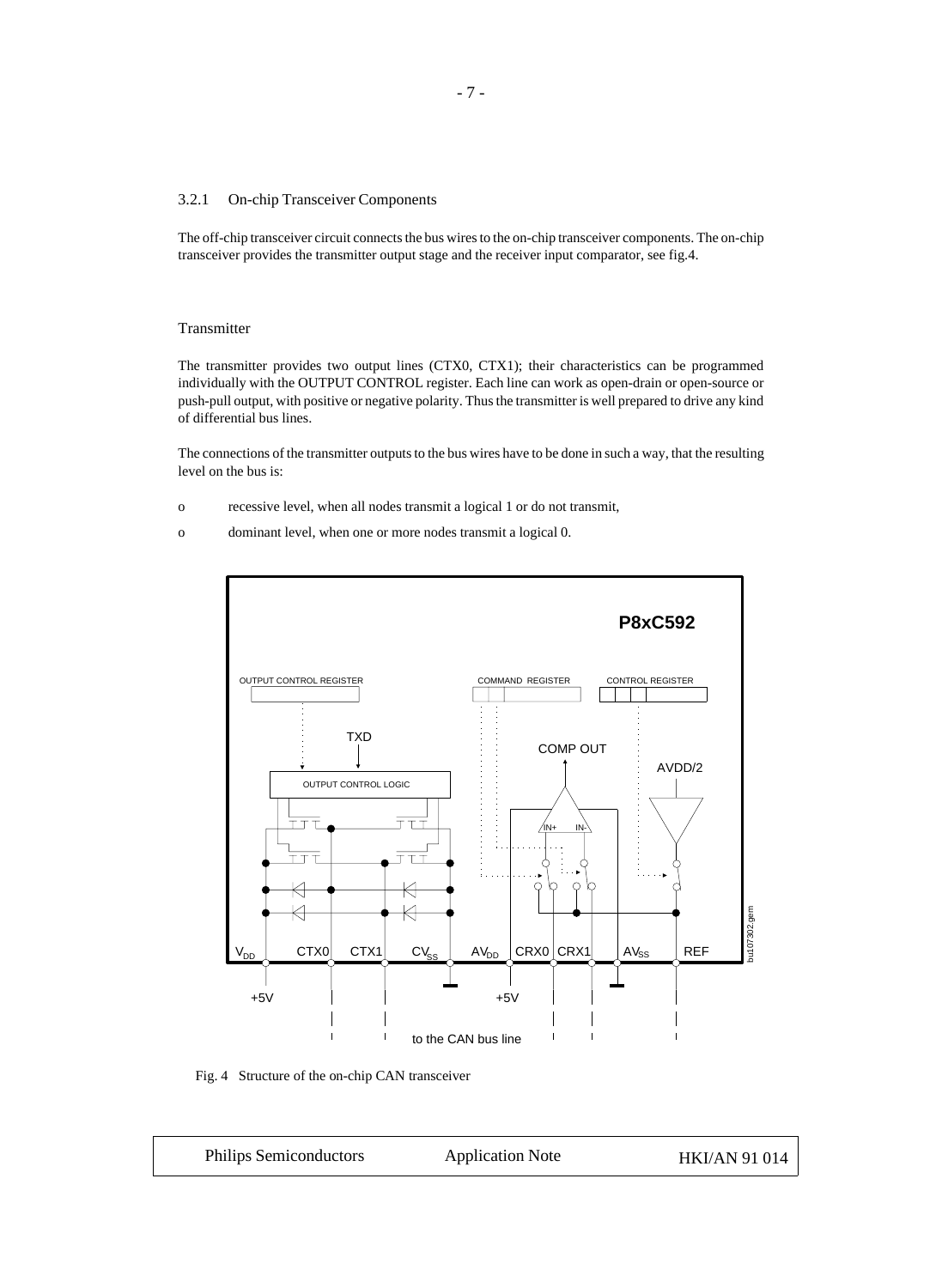## Receiver

The on-chip receiver is a differential input comparator with the input lines CRX0 and CRX1. It decodes

- o the recessive level to a logical 1, when the voltage at the CRX0-pin is higher than at the CRX1-pin,
- o the dominant level to a logical 0, when the voltage at the CRX0-pin is lower than at the CRX1-pin.

Instead of decoding the **differential** bus signal, the comparator inputs can also be switched by software to decode the signal of only one of the two bus lines, comparing it to the reference voltage at the REF pin. The reference voltage can either be provided by the internal on-chip voltage generator (= default), or, if desired, it is fed to the REF pin by an external source, with the internal source being switched off by software. The use of **single wire** decoding is beneficial to continue communication, when one of the two bus lines has a wiring failure (open or short circuit), please refer to [8].

# **4. Software Aspects**

## **4.1 CAN Registers**

The P8xC592's on-chip CAN controller is a full implementation of the CAN protocol. It contains all necessary features required for a high performance communication protocol.

The CAN controller appears to the CPU as a memory- mapped I/O device which is arranged as Control Segment, Transmit (Tx) Buffer and Receive (Rx) Buffer (see fig.5).

Exchange of status, control and command signals between the CPU and the CAN controller is done by the control segment which contains 10 bytes. It is programmed during initialization for configuration of the communication parameters. Additionally the CPU controls the CAN communication via this segment.

Data to be transmitted are loaded into the Transmit Buffer by the CPU. The buffer contains the descriptor (Identifier, RTR-bit and DLC) and up to eight data bytes.

After a successful reception messages are read from the Receive Buffer. It consists of two 10 byte memories which are alternatively used to store messages. The CPU can process one message while another is being received.

# **4.2 On-chip Interface Between CPU and CAN Controller**

To access the described CAN controller registers, four special function registers CANADR, CANDAT, CANCON and CANSTA are implemented. All CAN registers of the Control Segment which are used during communication now appear as being directly addressable as they are represented by these four special function registers. The Status Register represented by CANSTA now is even bit-addressable. With the help of these registers and the DMA logic, data transfer between Transmit/Receive Buffers and internal main RAM is also done very effectively (see fig. 6).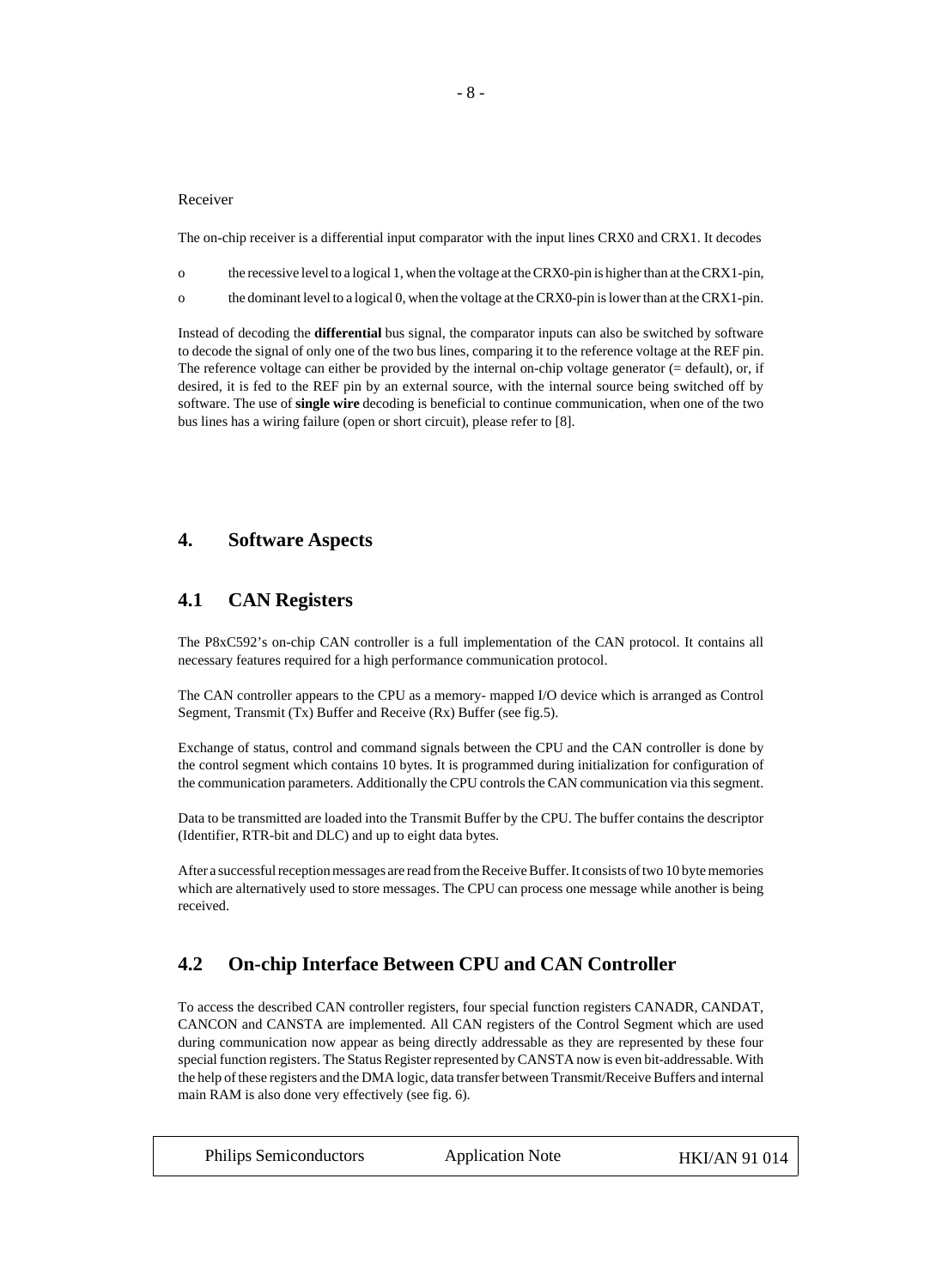

Fig. 5 CAN register mapping



Fig. 6 Block diagram of the CPU - to - CAN interface

| <b>Philips Semiconductors</b> | <b>Application Note</b> | <b>HKI/AN 91 014</b> |
|-------------------------------|-------------------------|----------------------|
|-------------------------------|-------------------------|----------------------|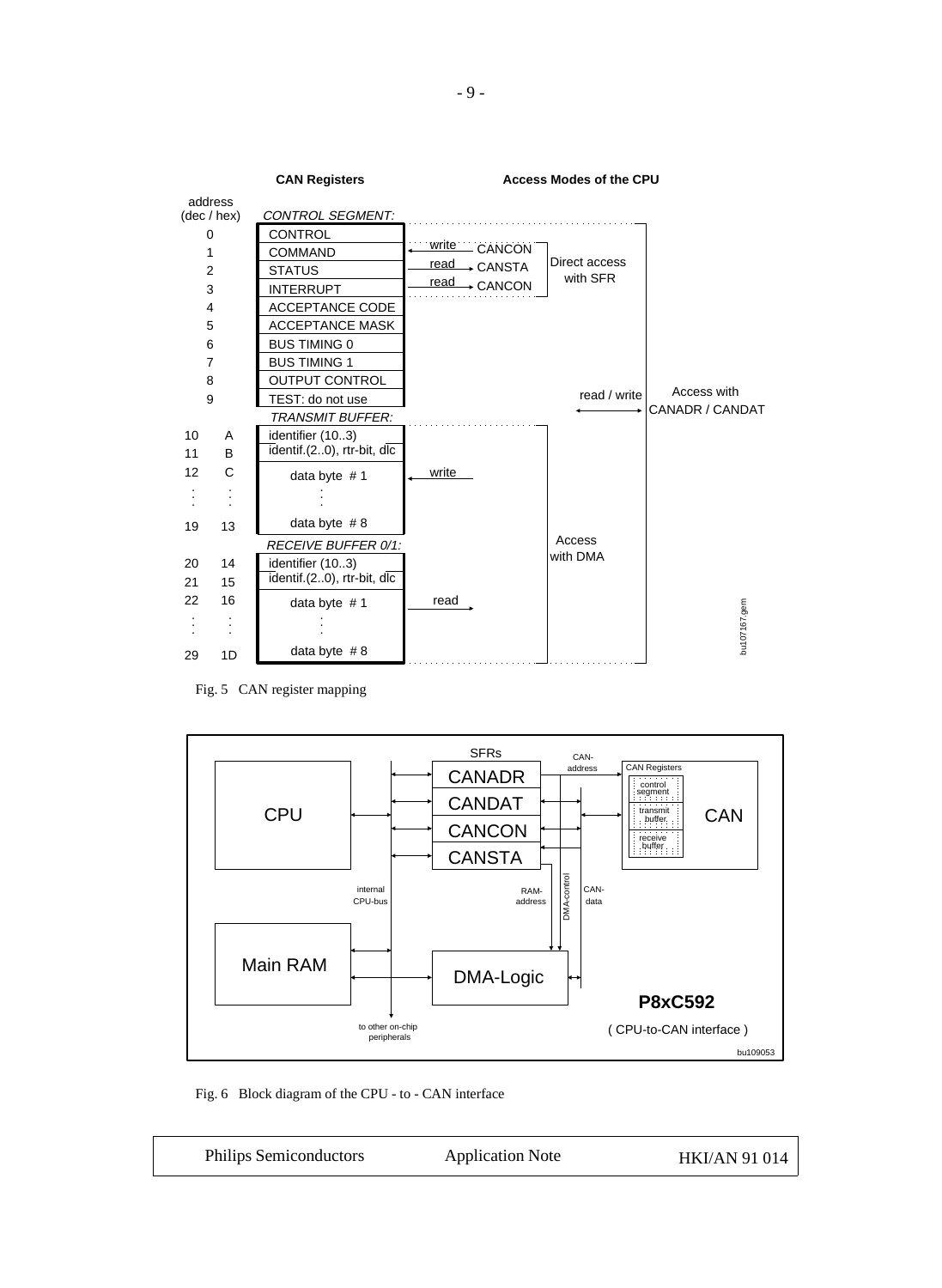## 4.2.1 CAN Related Special Function Registers

| <b>SFR</b>    | <b>ADR</b>       | <b>ACS</b> | <b>MSB</b><br>7             | 6                         | 5                         | 4                        | 3                 | 2                                    | 1                 | <b>LSB</b><br>0                   |
|---------------|------------------|------------|-----------------------------|---------------------------|---------------------------|--------------------------|-------------------|--------------------------------------|-------------------|-----------------------------------|
| <b>CANADR</b> | D <sub>8</sub> H | R/W        | <b>DMA</b>                  | reserved                  | AutoInc                   | CANA4                    | CANA3             | CANA <sub>2</sub>                    | CANA1             | CANA0                             |
| <b>CANDAT</b> | <b>DAH</b>       | R/W        | CAND7                       | CAND <sub>6</sub>         | CAND <sub>5</sub>         | CAND <sub>4</sub>        | CAND <sub>3</sub> | CAND <sub>2</sub>                    | CAND <sub>1</sub> | CAND <sub>0</sub>                 |
| <b>CANCON</b> | D <sub>9</sub> H | R          | reserved                    | reserved                  | reserved                  | Wake up<br>Int           | Overrun<br>Int    | Error<br>Int                         | Transmitl<br>Int  | Receive<br>Int                    |
|               |                  | W          | R <sub>X0</sub><br>active   | RX <sub>1</sub><br>active | Wake up<br>Mode           | Sleep                    | Clear<br>Overrun  | Release<br><b>Rx Buffer</b>          | Abort<br>Transm.  | Transmit<br>Request               |
| <b>CANSTA</b> | D <sub>8</sub> H | R          | <b>Bus</b><br><b>Status</b> | Error<br><b>Status</b>    | Transmit<br><b>Status</b> | Receive<br><b>Status</b> | <b>Status</b>     | <b>TX compll Tx Buffer</b><br>Access | Data<br>Overrun   | <b>Rx Buffer</b><br><b>Status</b> |
|               |                  | W          | RAMA7                       | RAMA6                     | RAMA <sub>5</sub>         | RAM4                     | RAMA3             | RAMA <sub>2</sub>                    | RAMA <sub>2</sub> | RAMA1                             |

Table 1 shows the special function register arrangement. Note that CANCON and CANSTA have different meanings for a read and write access.

Table 1: CAN Special Function Registers

## CANADR

With the least significant bits CANA4...CANA0 each of the CAN controller internal registers can be addressed by a write access to CANADR. Reading or modification of the particular CAN register then is done by reading or writing to CANDAT. CANADR is implemented as a read/write register which also contains control bits to select auto increment addressing and to start a DMA transfer.

## CANDAT

When reading or writing CANDAT, access to the CAN registers addressed by CANADR is possible. The way of accessing CAN registers via CANADR/CANDAT normally is only necessary for the registers Acceptance Code, Acceptance Mask, Bus Timing 0, Bus Timing 1, Output Control, which the CPU has to access during initialization only.

#### **CANCON**

CANCON is a register with different meaning for write and read operation. Writing to CANCON is a direct access to the command register and reading from it is a direct access to the interrupt register.

#### CANSTA

The bit addressable register allows a direct read access to the Status Register of the CAN Controller. Writing to CANSTA sets the address of the on-chip main RAM for a subsequent DMA transfer.

|  | <b>Philips Semiconductors</b> |
|--|-------------------------------|
|--|-------------------------------|

HA107221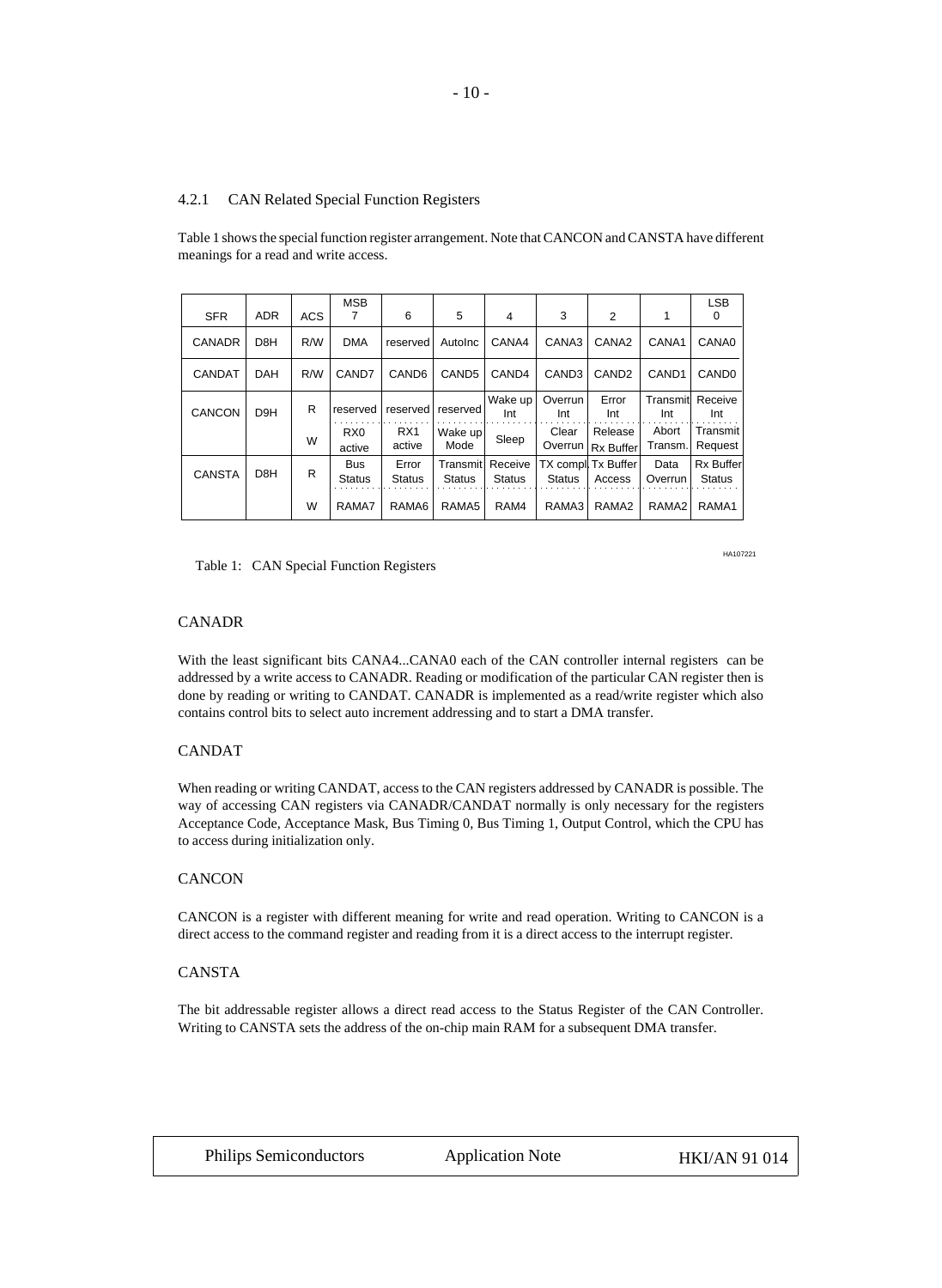#### 4.2.2 Auto Address Increment

Fast reading and writing of consecutive CAN Controller internal registers is possible by setting the AutoInc bit of CANADR and the concerning register address simultaneously. A first access to CANDAT refers to the register specified in CANADR. After any read or write access to CANDAT the contents of CANADR are incremented automatically in this mode.

Incrementing CANADR beyond XX111111B resets the AutoInc bit automatically to XX000000B.

## 4.2.3 High Speed DMA

The DMA logic provides a very fast transfer of complete messages between receive/transmit buffers and internal data memory (Main RAM) within 2 instruction cycles. The transfer process operates in the background and therefore the CPU can continue with the next instruction. However, an access to the Main RAM or to the CAN special function registers is not allowed during this time.

A DMA transfer action is achieved by first writing the RAM address into CANSTA and then writing the Tx- or Rx-Buffer address and the DMA bit simultaneously into CANADR.

The DMA automatically recognizes the transfer direction (see table 2). For the Rx Buffer DMA there is the option to copy a whole message or only a part of it.

| <b>CANADR</b> | subject to transfer                                  | transfer direction          |
|---------------|------------------------------------------------------|-----------------------------|
| 8AH           | whole message                                        | $RAM \rightarrow Tx$ Buffer |
| 94H<br>95H    | whole message<br>whole message<br>without first byte | $Rx$ Buffer -> $RAM$        |
| 96H<br>97H    | data bytes only $*$ )<br>last data bytes $*$ )       |                             |
| ٠             |                                                      |                             |
| 91)H          | only the last data byte<br>$^*)$                     |                             |

\*) data bytes are copied as far as they are available (DLC!)

#### Table 2: DMA Modes

Setting the DMA bit causes an automatic evaluation of the data length and subsequent transfer. For a Tx Buffer DMA transfer the data length is always expected at "RAM address + 1".

After the DMA transfer has been finished, the DMA bit and the AutoInc bit are reset.

|  | <b>Philips Semiconductors</b> |
|--|-------------------------------|
|--|-------------------------------|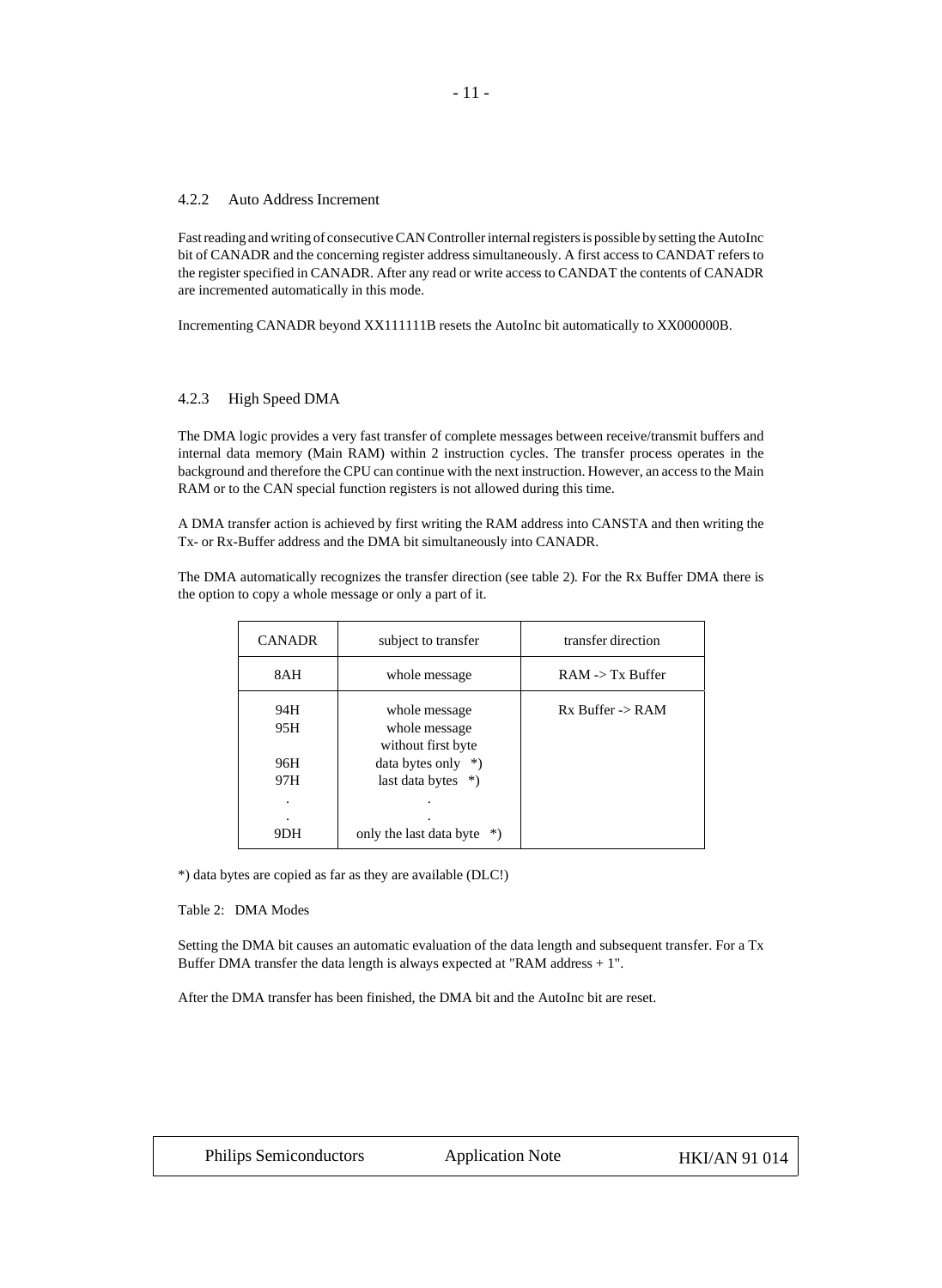# **4.3 Basic Functions for CAN Communication**

## 4.3.1 Initialization

During Initialization the P8xC592's CAN Controller is configured according to the required communication parameters. Before setting the registers in the Control Segment (see fig.5) first the Reset Request bit in the Control Register has to be set to "present" (high). An initialization procedure should include definitions of the following items:

- o Acceptance Filter
- o Bus Timing
- o Output Mode
- o Interrupts
- o Reference Voltage Mode

A flow chart of the initialization procedure is shown in table 4.

When the configuration of the P8xC592 is finished the Reset Request bit has to be set to "absent" to allow receive- or transmit operations.

## 4.3.2 Transmission

The CPU may write a message into the transmit buffer whenever the transmit buffer access bit (Status Register) is set. After writing the message to the transmit buffer and setting the transmission request bit high (Command Register), the CAN Controller begins with the transmission process.

If the CPU cannot access the transmit buffer because a previously requested message is still waiting for transmission, it is possible to abort the current process. A transmission already in progress is not stopped.

| if (status bit TRANSMIT BUFFER ACCESS = "released")            |                                                                                                                                                                  |
|----------------------------------------------------------------|------------------------------------------------------------------------------------------------------------------------------------------------------------------|
| write message into<br>TRANSMIT BUFFER<br>--------------------- | $ if$ ( <high be="" message="" priority="" to="" transmitted="">) <math> </math><br/><math>---++</math> set command bit</high>                                   |
| $REOUEST := "present"$                                         | set command bit TRANSMISSION   ABORT TRANSMISSION:= "present"                                                                                                    |
|                                                                | (* the next transmission is delayed until<br>TRANSMIT BUFFER ACCESS = "released" is<br>signalled by a TRANSMIT INTERRUPT or by<br>polling the STATUS REGISTER *) |

Table 3: Flow chart of a transmission procedure

| <b>Philips Semiconductors</b> | <b>Application Note</b> | <b>HKI/AN 91 014</b> |
|-------------------------------|-------------------------|----------------------|
|                               |                         |                      |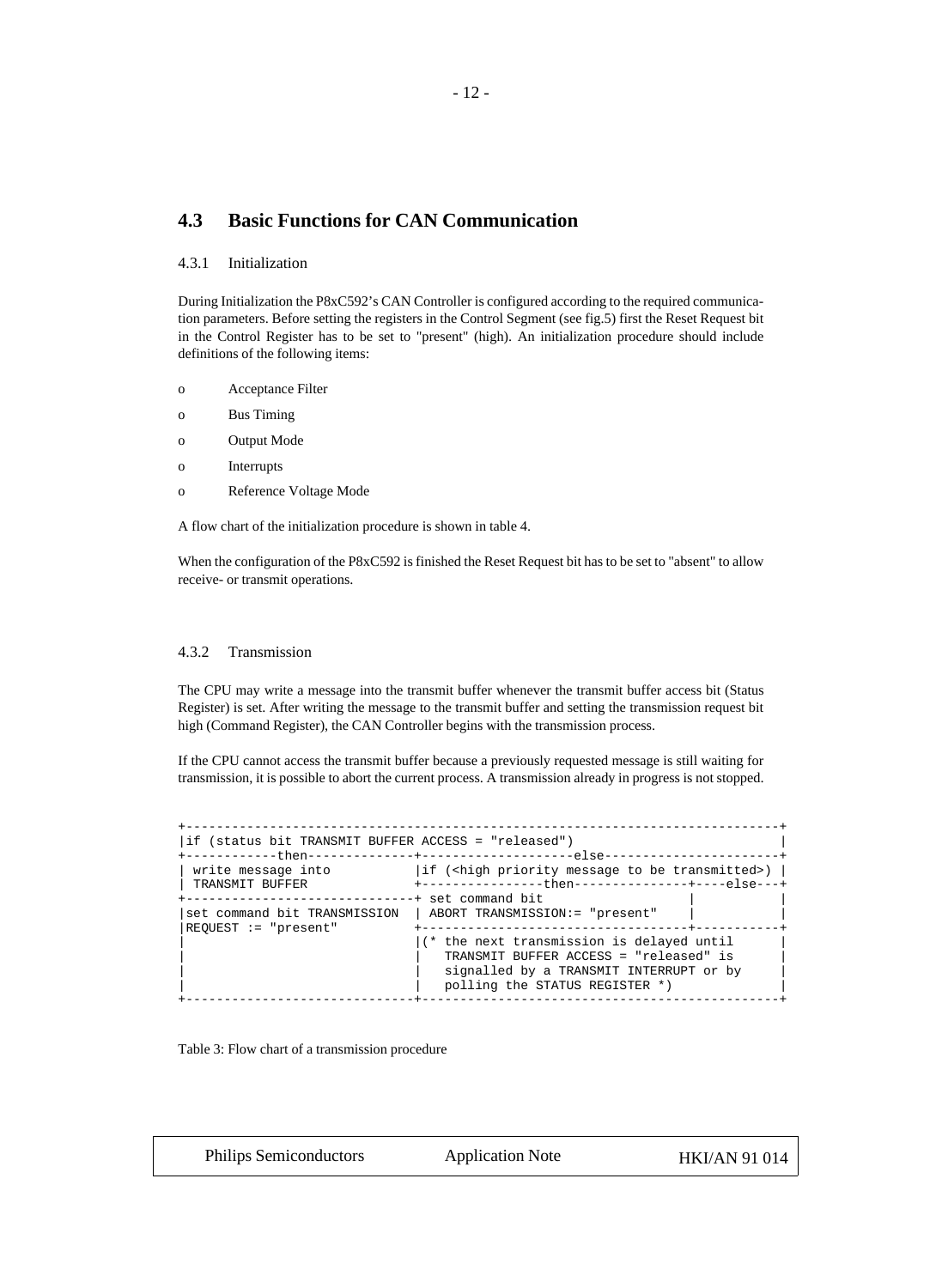```
+------------------------------------------------------------------------------+
|(* start initialization; write CONTROL REGISTER *) |
| |
       - set RESET_REQUEST := "present"
 | - set TEST_MODE := "disabled" |
                      +------------------------------------------------------------------------------+
|(* write acceptance filter *) |
| |
        - write ACCEPTANCE CODE REGISTER
       - write ACCEPTANCE MASK REGISTER
| |
\vert (* example: contents of ACCEPTANCE CODE REGISTER = 01110010B \vert| contents of ACCEPTANCE MASK REGISTER = 00111000B
| allows for messages with following IDs: 01xxx010xxxB |
|*) |+------------------------------------------------------------------------------+
\vert (* define bus timing (baud rate on the CAN Bus) *)
| |
        - write BUS TIMING 0 REGISTER
        - write BUS TIMING 1 REGISTER
| |
|(* example: contents of BUS TIMING 0 REGISTER = 10001001B |
           contents of BUS TIMING 1 REGISTER = 11101011B
           results in:
              t_{SCL} = (9 + 1) * 2 * t_{OSC} (with f_{OSC} = 16 MHz: 1.25 us)<br>t_{SJW} = (2 + 1) * t_{SCL} (3.75 us)
                     = (2 + 1) * t_{SCL}SAM = 1 (three samples / bit taken)
              SAM = 1<br>
t_SYNC = 1 * t_SCL (three samples / bit taken)<br>
t_TSFG2 = (6 + 1) * t_SCI (8.75 us)
              \text{tr}_{\text{SEG2}} = (6 + 1) * \text{t}_{\text{SCL}} (8.75 us) \text{tr}_{\text{SEG1}} = (11 + 1) * \text{t}_{\text{SCL}} (15.00 us)
              tr_{\text{SEG1}} = (11 + 1) * t<sub>SCL</sub><br>t<sub>BIT</sub> = t<sub>SYNC</sub>SEG + t<sub>TSEC</sub>
                     = tSYNCSEG + tTSEG1 + tTSEG2 = 20 * tSCL (25.00 us)
              variation of bit time due to resynchronization:
                 t_{\text{BIT}}min = t_{\text{BIT}} - t_{\text{SJW}} = 17 t_{\text{SCL}} (21.25 us) t_{\text{BIT}} (28.75 us)
\qquad \qquad \texttt{t}_\text{BITmax} = \texttt{t}_\text{BIT} + \texttt{t}_\text{SUM} = 23 \texttt{t}_\text{SCL}|*) |+------------------------------------------------------------------------------+
|(* define bus driver characteristics *) |
| |
        - write OUTPUT CONTROL REGISTER
| |
\frac{1}{100} (* example: contents of OUTPUT CONTROL REGISTER = 10101010B
           results in:
              output mode: normal 1 (bit sequence on TX0 and TX1 pins)
              TX0 configuration: bit-state 0 (1) -> output-state low (float)
| TX1 configuration: bit-state 0 (1) -> output-state high (float)|
|*) |+------------------------------------------------------------------------------+
|(* end initialization; write to CONTROL REGISTER *) |
| |
        % - enable interrupt sources ( * \text{ bits } 4 .. 1 * )<br>
- define mode of reference voltage ( * \text{ bit } 5 * )- define mode of reference voltage (* bit 5 *)<br>- define the resynchronization mode (* SYNCH; bit 6 *)<br>- set RESET REQUEST := "absent" (* bit 0 *)
       - define the resynchronization mode
       - set RESET REQUEST := "absent"
     +------------------------------------------------------------------------------+
(* = start of comment * ) = end of comment
```


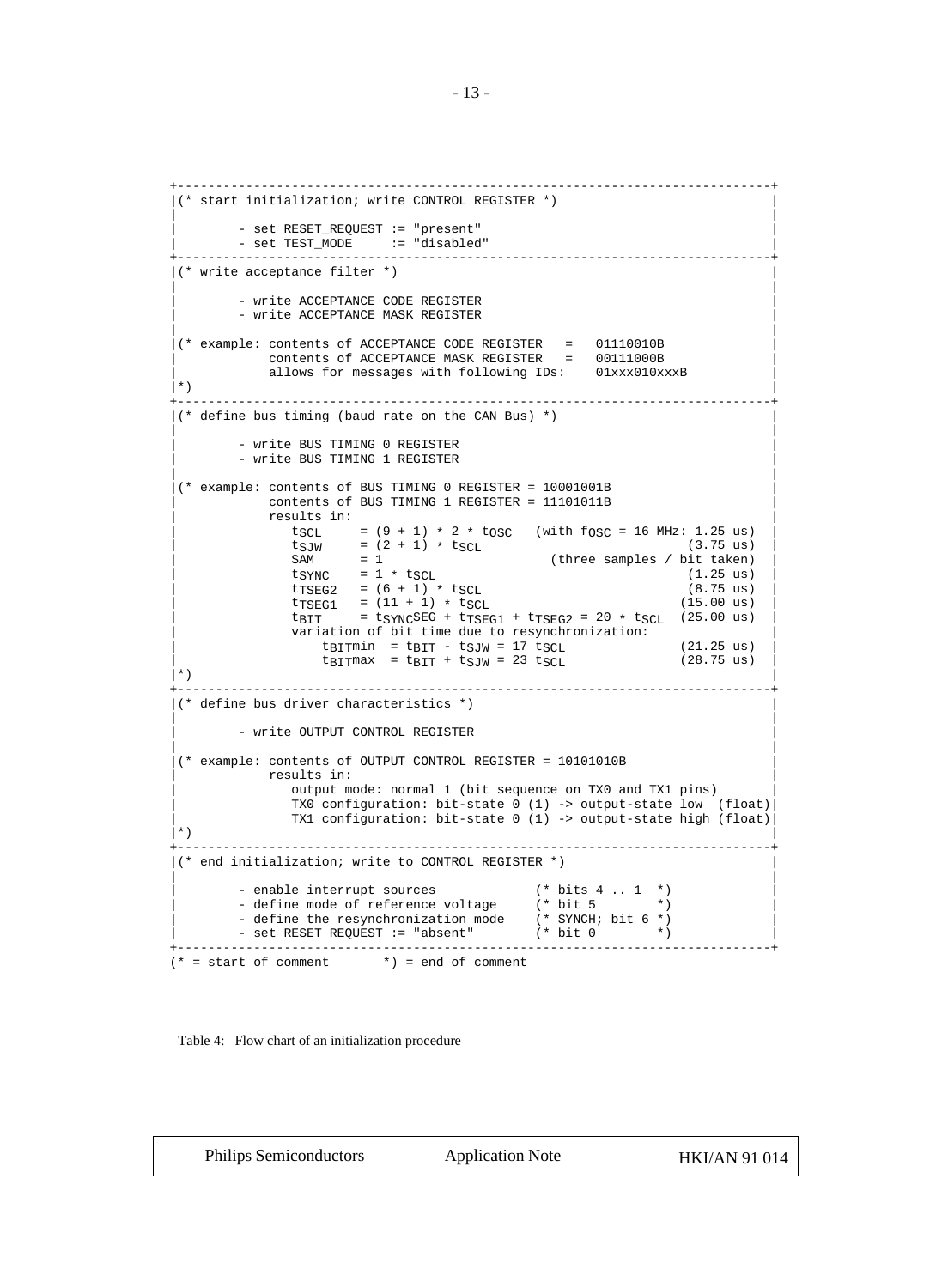#### 4.3.3 Reception

Whenever the status bit 'Receive Buffer Status' is set, a new message is available in the Rx Buffer. Polling the Status Register enables the information of new message data in the Rx Buffer to be coordinated and controlled by the CPU.

When the Receive Interrupt is enabled the according bit in the interrupt register is set simultaneously with the Receive Buffer Status bit and the interrupt service can start with reading of message data from the Rx Buffer.

After Reading the buffer contents the CPU has to release this buffer by setting the Release Receive Buffer command bit. This may result in another message becoming immediately available.

| read message from RECEIVE BUFFER                     |  |
|------------------------------------------------------|--|
|                                                      |  |
| set command bit RELEASE RECEIVE BUFFER := "released" |  |
|                                                      |  |

Table 5: Flow chart of a reception procedure

#### 4.3.4 Sleep Mode

If the Sleep Bit of the Command Register is set high the CAN controller enters the Sleep Mode, requiring that there is no bus activity and no interrupt is pending. A network enters the 'Sleep Mode' when all its nodes enter the Sleep Mode.

The CAN Controller wakes up after setting the Sleep bit of the Command Register low or when there is any bus activity. Upon wake up a wake up interrupt is generated. It is not necessary to enable the wake up interrupt.

After the CAN Controller entered Sleep Mode the CPU may be set into the 'Power Down Mode' (oscillator stopped). Upon wake up, the oscillator is started again. The wake up interrupt will wake up a CPU from 'Power Down Mode' by generating a Reset pulse, if the SIO1 (CAN) interrupt source was enabled. A CAN Controller that wakes up because of bus activity is not able to receive this message until it detects a bus free signal.

Reading of the Sleep bit reflects the status of the CAN Controller.

| $ Set$ command bit SLEEP := "sleep" |  |
|-------------------------------------|--|
|                                     |  |

Table 6: Flow chart of a "go to sleep" procedure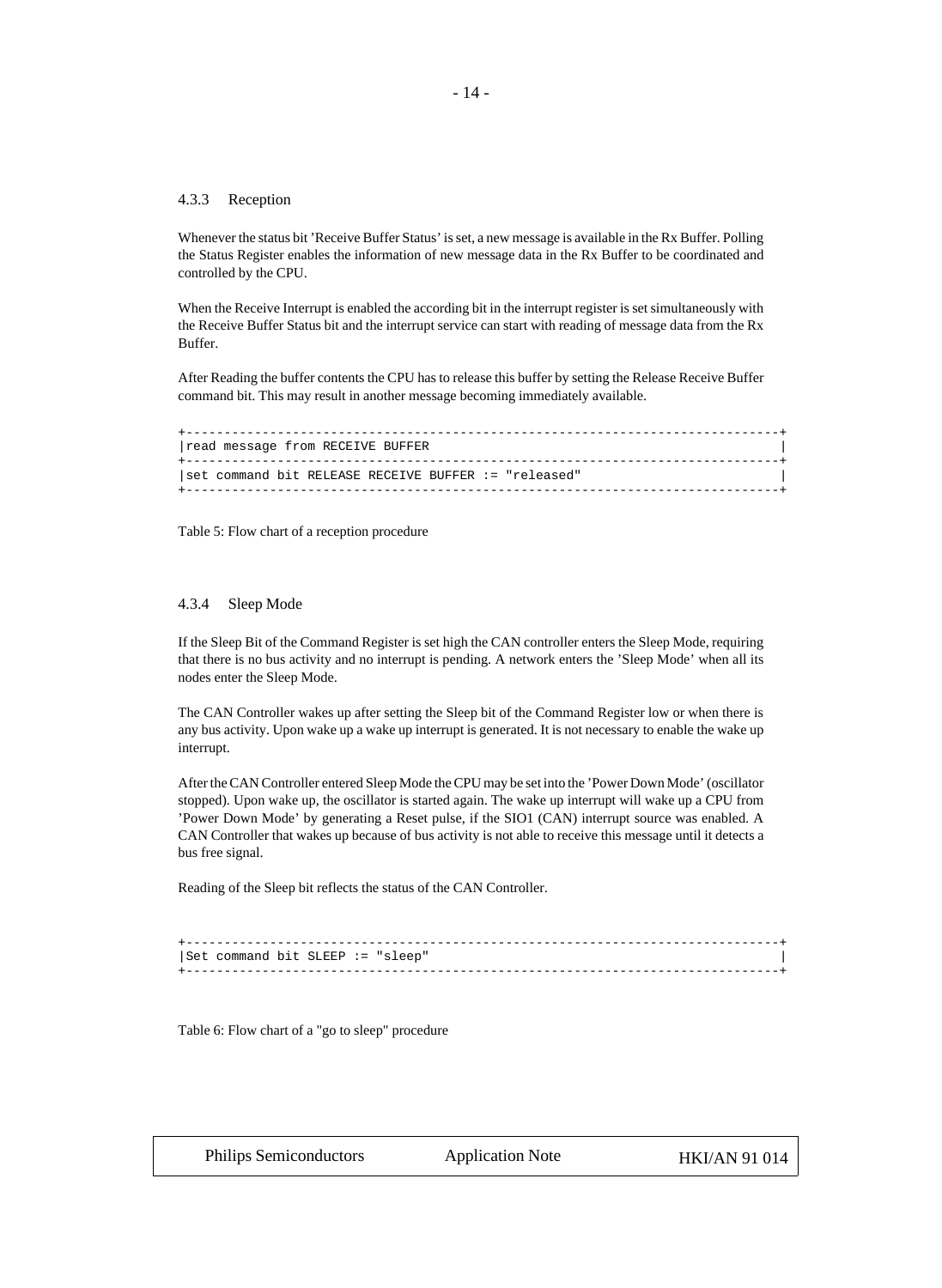### 4.3.5 Comparator Switches

Data communication between the nodes of a network is disturbed or stopped when the bus wires are short-circuited (global failures) or interrupted (local failures). With the P8xC592 precautions have been taken to continue data communication despite of a bus failure.

With the help of the comparator switches, implemented in the CAN Controller, it is possible to tolerate the following single wiring failures:

- o one of the bus lines is short-circuited with VBAT or GND
- o one bus line is short-circuited against the other
- o interruption of one of the bus lines

The structure of the on-chip CAN Transceiver in fig.4 shows that in case of a short circuit it is possible to disconnect a blocked bus wire from the CAN receivers of all network nodes and replace this faulty bus line potential by a local reference level at one of the comparator inputs. In some cases it might be necessary to disconnect the bias voltage of one bus wire from the power supply terminal, additionally, to continue with communication.

Bus line interruptions are solved similar to the short circuit failures by replacing the potential of one bus line with a local reference potential.

The positions of the switches are defined via the Command Register bits RX0A and RX1A (see table 7). Reading of RX0A/RX1A reflects the status of the switches.

| RX0A | RX1A | Result                                                                                               |
|------|------|------------------------------------------------------------------------------------------------------|
|      |      | unchanged<br>$IN+ = REF$ , $IN+ = CRX1$<br>$IN+ = CRX0$ , $INz = REF$<br>$IN+ = CRX0$ , $IN+ = CRX1$ |

Table 7: Results of setting RX0A/RX1A

With the help of the described comparator switches three configurations can be selected:

- o two wire communication (differential signal)
- o single wire communication using CAN\_H
- o single wire communication using CAN\_L

Thereby a test of the bus wires can be implemented easily by software: if single wire communication is possible in the network with each of the bus lines as well as differential communication, then there is no wiring failure. Otherwise the faulty wire is detected (**diagnosis**) and the network may continue to communicate on the other wire till the faulty wire is repaired.

For more details on CAN Bus failure management please refer to [8].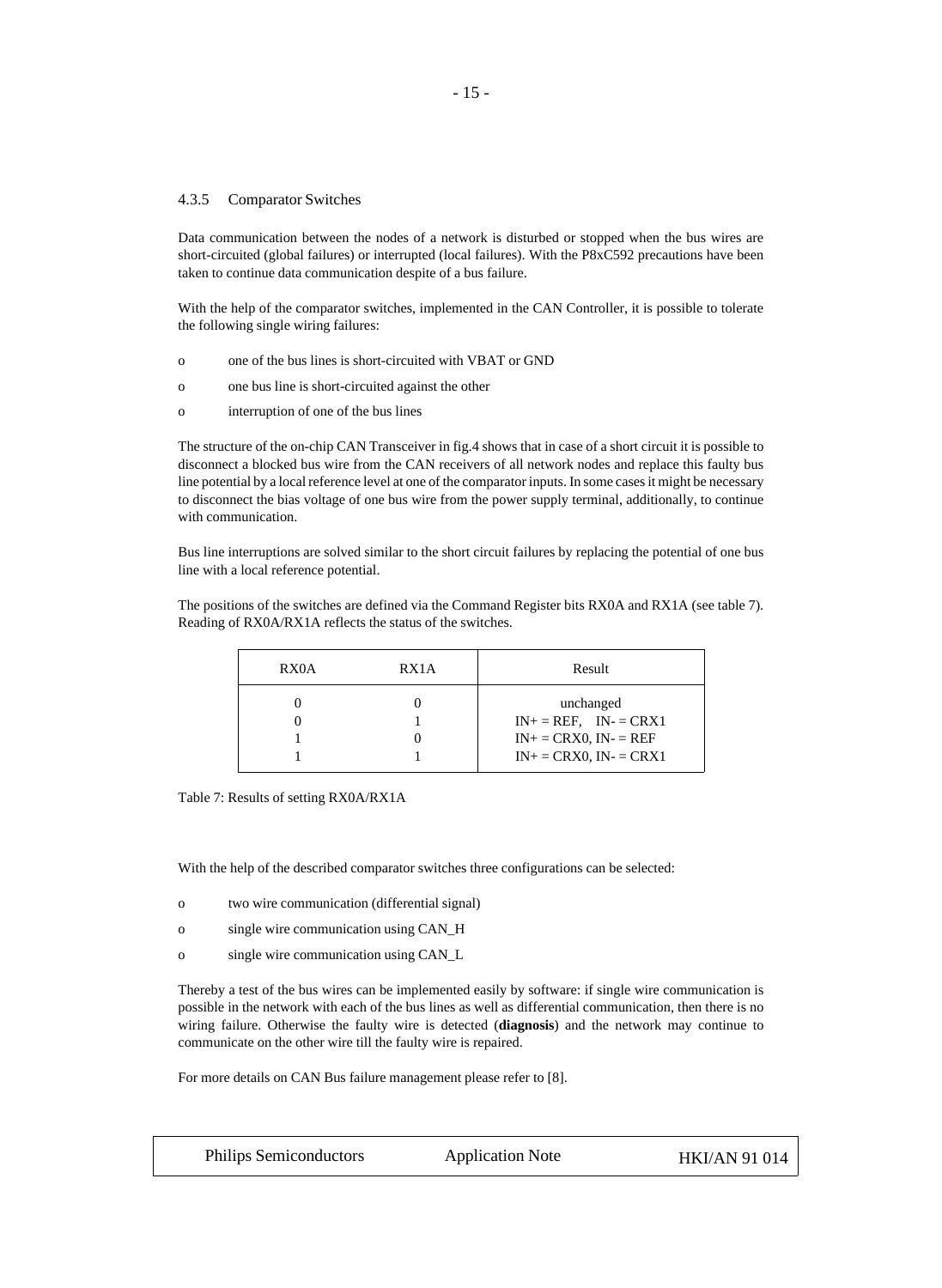# **4.4 Control of CAN Communication**

Information about the reception of messages, the completion of a transmission, data overrun, error status etc. can be signalled to the CPU either with interrupt processing, described in chapter 4.4.1 or with polling, described in chapter 4.4.2. It can be of advantage to mix both, polling and interrupt control. Note, that the wake up event can only be processed by interrupt.

## 4.4.1 Interrupts

The P8xC592 controls five different CAN related interrupt sources. These are the Receive-, Transmit-, Overrun-, Error- and the Wake up Interrupt. All interrupts can be enabled/disabled via the Control Register except of the Wake up Interrupt which is always enabled. Setting of the interrupt sources is usually done during initialization (see also table 4). Do not forget to enable the CPU's SIO1 interrupt (by ES1 bit) and the global interrupt (by EA bit).

Upon the occurrence of one or more (enabled) interrupts the according bits are set in the **Interrupt Register** and a CAN interrupt (SIO1) for the CPU is performed. After reading this register, that appears to the CPU as a read only memory, all bits are reset by the CAN Controller. Therefore, the Interrupt Register should be stored in a bitaddressable part of the CPU memory for later interrupt evaluation.

Table 8 shows the procedure for an Interrupt Register data evaluation. In this example it is assumed that all interrupt sources are enabled to present a complete description.

The following summary gives a short overview of the CAN related interrupts and their occurrences.

| Receive Interrupt:  | If a new message is available in the Receive Buffer, the Receive Interrupt is<br>given.                                                     |
|---------------------|---------------------------------------------------------------------------------------------------------------------------------------------|
| Transmit Interrupt: | A Transmit Interrupt is signalled, when a transmission has been completed<br>or aborted.                                                    |
| Error Interrupt:    | If the Bus Status or the Error Status changes, an Error Interrupt is given.                                                                 |
| Overrun Interrupt:  | When both Receive Buffers contain a message and the first byte of the next<br>message should be stored, the Overrun Interrupt is signalled. |
| Wake up Interrupt:  | Whenever the Sleep Mode is left, a Wake up Interrupt is signalled.                                                                          |

When CAN communication is controlled partly in the interrupt service routine and partly in the main program, care has to be taken about the use of CANADR/CANDAT (indirect addressing of the CAN Registers) or CANADR/CANSTA (use of DMA), respectively. If they are used as well in main program level as in interrupt level, it might be necessary to save the address of CANADR (push/pop) during interrupt processing, or disable the CAN interrupt during DMA transfer at main level, respectively. For the latter, if required, the interrupt has to be disabled right before the RAM address is written into CANSTA, and can be re-enabled just after the start of the DMA transfer.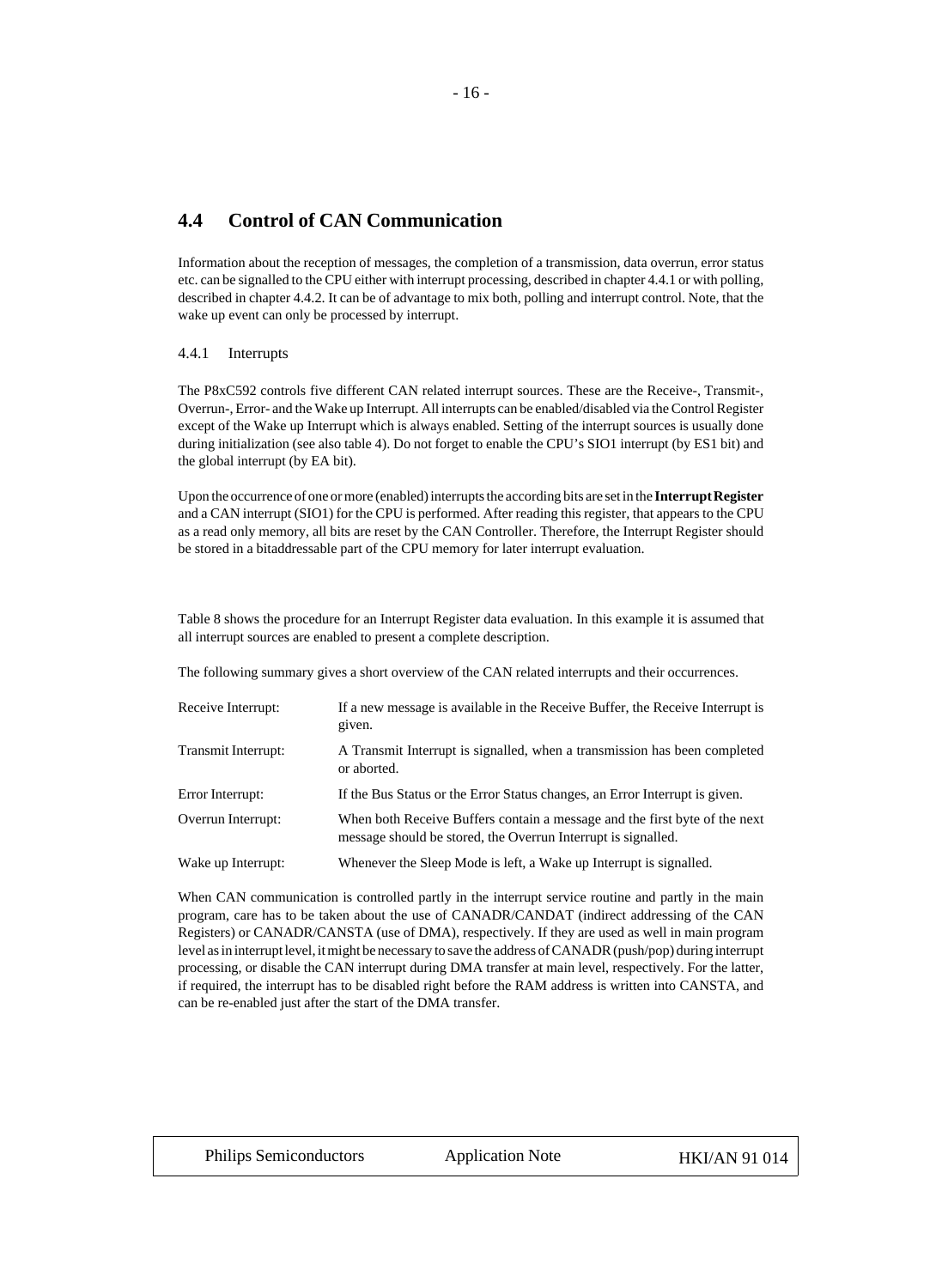```
+------------------------------------------------------------------------------+
|read INTERRUPT REGISTER and store in the bitaddressable part of the CPU memory|
  +------------------------------------------------------------------------------+
|if (WAKE UP INTERRUPT = "set") |
          +-------------------------------then-------------------------------+---else----+
|if ( <CPU state> = "just being awoken")
+---------------then---------------+-------------else--------------+ |
\vert (* the network was awoken by some \vert (* the just issued GOTO SLEEP
| CAN Bus activity | \cdot | command was not successful | *|*) |*) | |
| Perform appropriate network | Perform appropriate action
| wake up activities
+----------------------------------+-------------------------------+-----------+
|if (TRANSMIT INTERRUPT = "set") |
    +--------------------------------then---------------------------------+--else--+
|(* the TRANSMIT BUFFER is released *)
|A| next message may be written into the TRANSMIT BUFFER
+---------------------------------------------------------------------+ |
|if ( <using the ABORT TRANSMISSION command> )
      +-----------------------then--------------------+----------else-------+ |
|if ( TRANSMISSION COMPLETE STATUS = "complete")|(* last requested | |
+--------then----------+---------else-----------+ transmission has | |
|(* last requested |(* last requested | been completed | |
\vert transmission has \vert transmission has not \vert *) \vert \vert \vert \vert \vert| been completed, | been completed; | | |
   no ABORT TRANSMISS- the ABORT
| ION command has | TRANSMISSION command | | |
| been executed *) | was successful *) | | |
+----------------------+------------------------+---------------------+--------+
|if (RECEIVE INTERRUPT = "set") |
      +---------------------------------then---------------------------------+-else--+
| read RECEIVE BUFFER into CPU memory
                                             +----------------------------------------------------------------------+ |
|set command bit RELEASE RECEIVE BUFFER := "released" | |
+----------------------------------------------------------------------+ |
|if (OVERRUN INTERRUPT = "set")
     +-----------------------------then-----------------------------+-else--+ |
|an application may use this information to change its
|behaviour (e.g. faster reaction on a RECEIVE INTERRUPT) | | |
+--------------------------------------------------------------+ | |
|set command bit CLEAR OVERRUN := "clear"
 +--------------------------------------------------------------+-------+-------+
|if (ERROR INTERRUPT = "set") |
+---------------------------------then---------------------------------+-else--+
|if (BUS STATUS = "on-bus " )+--------------then---------------+---------------else-----------------+ |
|(* P8xC592 takes part in bus | | | P8xC592 does not take part in
activities \vert bus activities \vert bus activities \vert *)
|*) |*) ||if ( ERROR STATUS = "ok" ) |if ( <restart CAN required> ) |-------then------+-----else-------+---------then---------+------else------<br>(* the CAN Bus |(* the CAN Bus |set control bit |(*
|(* the CAN Bus |(* the CAN Bus |set control bit |(* | |
| is presently | is presently | RESET REQUEST := \begin{array}{|l|} \hline \end{array} CAN hardware | \begin{array}{|l|} \hline \end{array}not severely | severely | "absent" | is left in disturbed | disturbed | \frac{1}{2} | "\frac{1}{2} | "\frac{1}{2} | "\frac{1}{2} | "\frac{1}{2} | \frac{1}{2} | \frac{1}{2} | \frac{1}{2} | \frac{1}{2} | \frac{1}{2} | \frac{1}{2} | \frac{1}{2} | disturbed | disturbed | (* now the P8xC592 | "off-bus" and<br>*) | waits for 128 * 11 "reset" state
                                        waits for 128 * 11| "reset" state<br>consecutive | * \rangle| | | consecutive |*) | |
                                        recessive bits
                                        before going | cation-specific.\vert "on-bus" again \vert default-mode<br>
\vert * \rangle | operation
                                                           | operation
   +----------------+----------------+---------------------+--------------+-------+
```
Table 8: Flow chart of Interrupt Register data evaluation

| <b>Philips Semiconductors</b> | <b>Application Note</b> | HKI/AN 91 014 |
|-------------------------------|-------------------------|---------------|
|-------------------------------|-------------------------|---------------|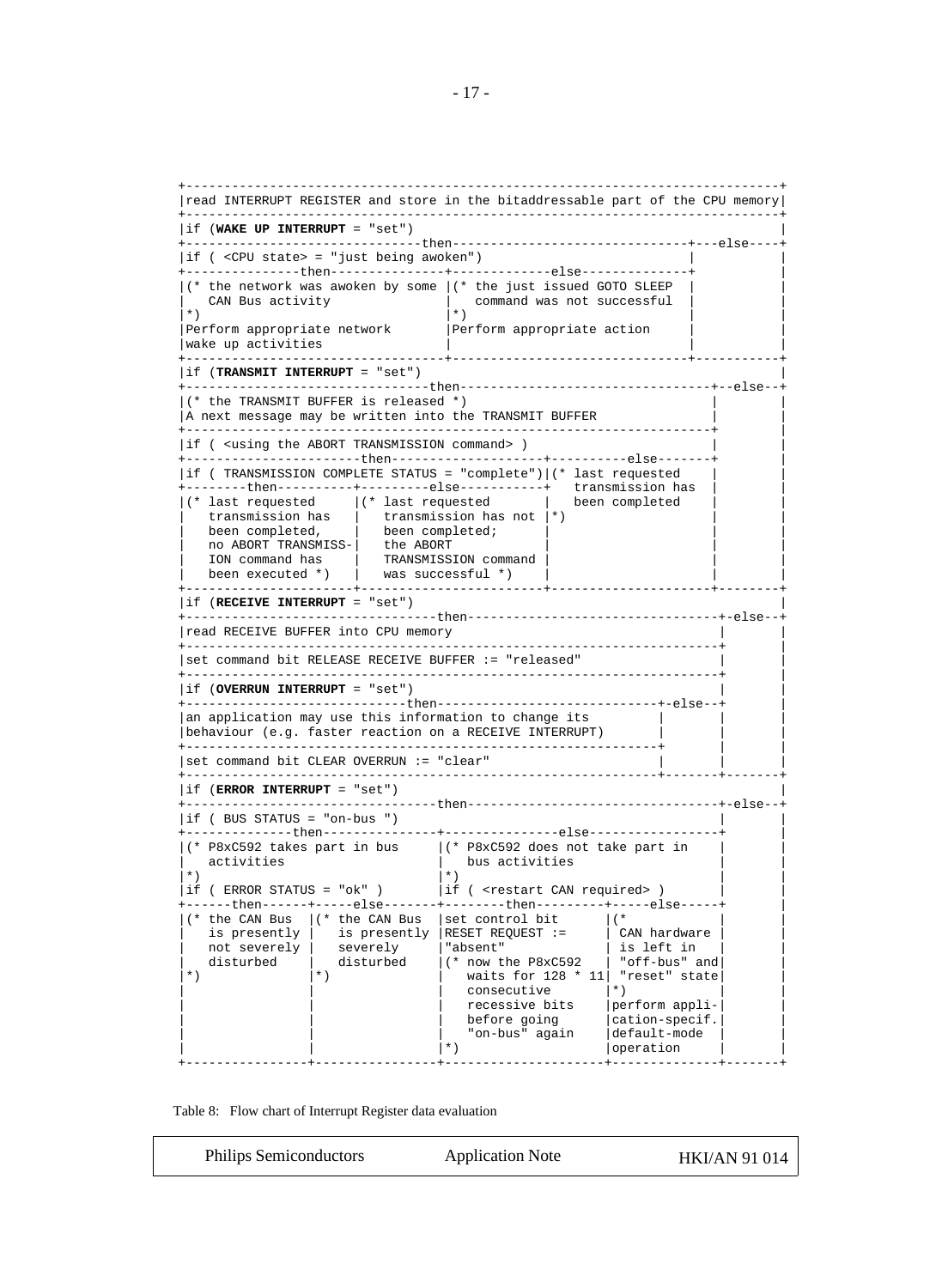### 4.4.2 Polling

Analysing the contents of the Status Register, as shown in table 9, is very similar to analysing the contents of the Interrupt Register. With the following overview the concerning Status bits are described:

| <b>Receive Buffer Status:</b>  | This bit is set when a new message is available.                                                      |
|--------------------------------|-------------------------------------------------------------------------------------------------------|
| <b>Transmit Buffer Access:</b> | The CPU may write a message to the Tx Buffer when this bit is set.                                    |
| Error Status:                  | The Error Status bit is set when at least one of the Error Counters has reached<br>the warning limit. |
| Data Overrun:                  | When both Receive Buffers are full and the first byte of a new message should                         |

be stored, this bit is set.

+------------------------------------------------------------------------------+ |if (**TRANSMIT BUFFER ACCESS** = "released") | +--------------------------------then---------------------------------+--else--+ |a next message may be written into the TRANSMIT BUFFER | | +---------------------------------------------------------------------+ | | if (<using the ABORT TRANSMISSION command>) +----------------------then---------------------+--------else---------+ | |if (TRANSMISSION COMPLETE STATUS = "complete") |(\* last requested | | +--------then--------+------------else----------+ transmission has | |  $|(*)$  last requested  $|(*)$  last requested  $|$  been completed  $|$  transmission has  $| * \rangle$  $transmission$  has  $|$  transmission has not | been completed, | been completed due to | | | | no ABORT TRANS- | an ABORT TRANSMISSION | | | no ABORT TRANS- | an ABORT TRANSMISSION<br>MISSION command | command has been exec.  $\star$ )  $| \star$ ) +--------------------+--------------------------+---------------------+--------+ |if (**RECEIVE BUFFER STATUS** = "full") | +---------------------------------then---------------------------------+-else--+ | read RECEIVE BUFFER into CPU memory +----------------------------------------------------------------------+ | |set command bit RELEASE RECEIVE BUFFER := "released" | | +----------------------------------------------------------------------+ | |if (**DATA OVERRUN** = "overrun") | | +-----------------------------then-----------------------------+-else--+ |  $|$ an application may use this information to change its  $\vert$ behaviour (e.g. faster reaction on a RECEIVE INTERRUPT) +--------------------------------------------------------------+ | |  $|set$  command bit CLEAR OVERRUN := "clear" +--------------------------------------------------------------+-------+-------+ |if (**BUS STATUS** = "on-bus") | +----------------then-----------------+------------------else------------------+ |(\* P8xC592 takes part in bus |(\* P8xC592 does not take part in bus |  $\left.\begin{matrix} \text{activities} \\ \text{*} \end{matrix}\right|$  activities  $|\star\rangle$   $|\star\rangle$ |if (**ERROR STATUS** = "ok") |if (<restart CAN hardware required>) ----then-------+-------else-------+-----------then-----------+-----else-----|(\* the CAN-bus is |(\* the CAN-bus is |set control bit RESET |perform | | presently | presently |REQUEST := "absent" |application- | | not severely | severely | |specific | | disturbed | disturbed |(\* now the P8xC592 |default-mode | |\*)  $| * \rangle$  | waits for 128 \* 11 | operation | consecutive some application- | recessive bits specific actions | before going<br>may be necessary | "on-bus" again | may be necessary  $\vert \cdot \rangle$  $|\cdot|$   $|\cdot|$   $|\cdot|$   $|\cdot|$   $|\cdot|$   $|\cdot|$   $|\cdot|$   $|\cdot|$   $|\cdot|$   $|\cdot|$   $|\cdot|$   $|\cdot|$   $|\cdot|$   $|\cdot|$   $|\cdot|$   $|\cdot|$   $|\cdot|$   $|\cdot|$   $|\cdot|$   $|\cdot|$   $|\cdot|$   $|\cdot|$   $|\cdot|$   $|\cdot|$   $|\cdot|$   $|\cdot|$   $|\cdot|$   $|\cdot|$   $|\cdot|$   $|\cdot|$   $|\cdot|$   $|\cdot|$   $|\cdot|$   $|\cdot|$   $|\cdot|$   $|\cdot|$   $|\cdot|$ +------------------+------------------+------------------------+---------------+

Table 9: Flow chart of Status Register data evaluation (polling)

| <b>Philips Semiconductors</b> | <b>Application Note</b> | <b>HKI/AN 91 014</b> |
|-------------------------------|-------------------------|----------------------|
|-------------------------------|-------------------------|----------------------|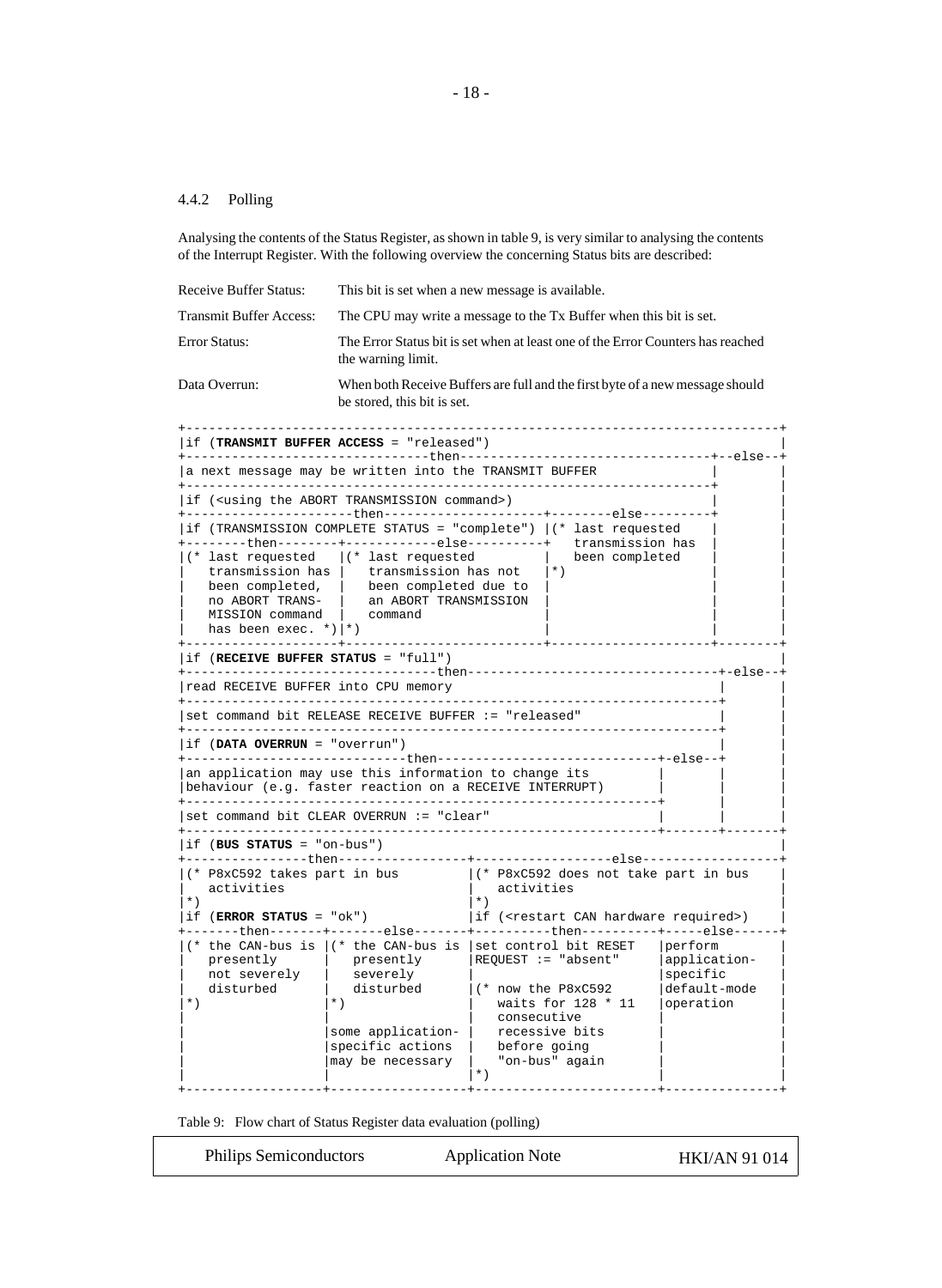# **4.5 CPU Load for CAN - a Real Example**

In a CAN system data transfer can be done with a very high level of safety with the CAN controller part of the P8xC592. The CPU has only the task of post-processing the received data and pre-processing the data to be transmitted. Communication between CPU and CAN controller is easily done via the Special Function Registers described in chapter 4.2.1. Using the DMA transfer facility, data exchange between CPU and Rx/Tx buffer is very effective.

That means that the resulting CPU load for CAN communication is very low, as the analysis of the following communication example proves. Simulations with "NetSim" (a simulator for CAN communication, see chapter 5.4) have been done with a real communication example of 7 nodes. At a data rate of 500kbit/s, 12 different messages M are transferred on the bus. Fig.7 shows the structure of the network. M3\_2 means: 2nd type of message that is transmitted by node number 3, for instance.



Fig. 7 Network example

The communication matrix and information about message length, repetition time and node numbers are given in table 10, whereby the described communication of the example with the according messages results in a total bus load of about 23%.

The CPU load for CAN communication is defined as the percentage of time the CPU is serving the CAN communication; its calculation is described in detail in chapter 4.6.

The diagram of figure 8 shows the CPU load of nodes 1...7, split up in receive and transmit actions of the CPU. Receive actions are executed for all messages that pass the acceptance filter. These messages are **copied** into the CPU RAM except they are not of interest for the CPU, the latter means they are **rejected**. The result of this simulation is that the CPU spends only 3.4% of the time for CAN related procedures. In this example 96.6% of the time is free for other CPU activities.

| <b>Philips Semiconductors</b> | <b>Application Note</b> | <b>HKI/AN 91 014</b> |
|-------------------------------|-------------------------|----------------------|
|                               |                         |                      |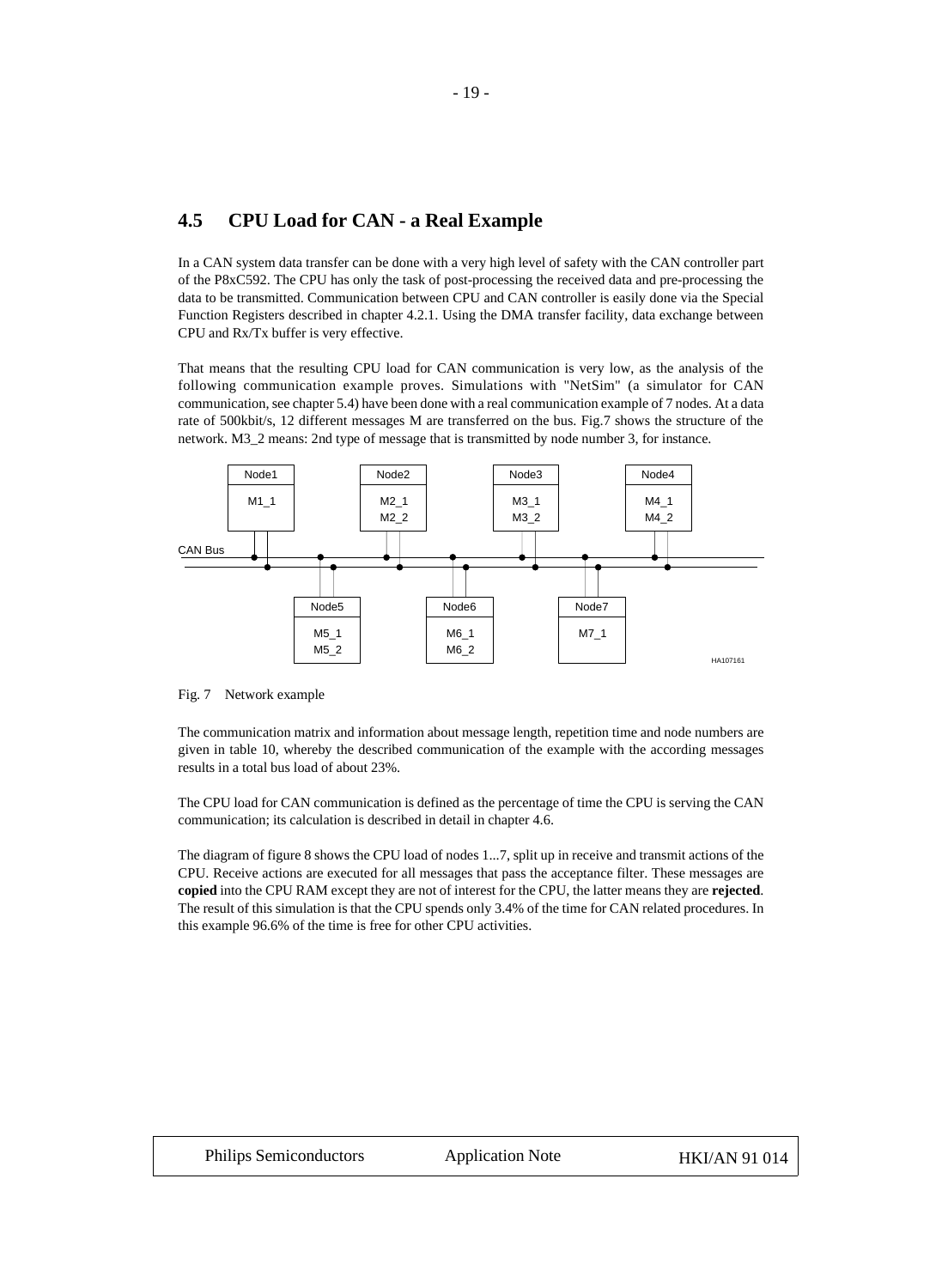|                | Transmitting      |                |    | Repetition     |                          |                          |                          | receiving node               |                          |                          |                |
|----------------|-------------------|----------------|----|----------------|--------------------------|--------------------------|--------------------------|------------------------------|--------------------------|--------------------------|----------------|
|                | node /<br>message | <b>DLC</b>     | ID | Time<br>[ms]   | $\mathbf{1}$             | $\overline{2}$           | 3                        | $\overline{4}$               | 5                        | 6                        | $\overline{7}$ |
| $\mathbf{1}$   | $M1_1$            | $\overline{4}$ | 10 | $\mathfrak{2}$ | $\overline{\phantom{0}}$ | X                        | $\mathbf{X}$             | $\mathbf{X}$                 | -                        |                          | $\mathbf X$    |
| $\overline{2}$ | $M2_1$            | $\overline{7}$ | 11 | $\overline{2}$ | X                        |                          | $\mathbf{X}$             | X                            | $\mathbf{X}$             | X                        | $\mathbf X$    |
| $\overline{2}$ | $M2_2$            | $\overline{2}$ | 30 | 100            | -                        |                          | $\overline{\phantom{a}}$ | ۰                            | $\overline{\phantom{0}}$ | $\overline{\phantom{a}}$ | $\mathbf X$    |
| 3              | $M3_1$            | 5              | 15 | 20             | X                        | X                        | $\overline{\phantom{a}}$ | $\overline{\phantom{a}}$     | $\mathbf{X}$             | $\overline{\phantom{a}}$ | $\mathbf X$    |
| 3              | $M3_2$            | 3              | 31 | 100            | $\qquad \qquad -$        | $\overline{\phantom{0}}$ | $\overline{\phantom{a}}$ | $\overline{\phantom{0}}$     | -                        | $\qquad \qquad -$        | $\mathbf X$    |
| $\overline{4}$ | $M4_1$            | 5              | 32 | 20             | $\overline{\phantom{0}}$ | X                        | $\overline{a}$           | $\overline{\phantom{a}}$     | -                        | $\mathbf X$              | $\mathbf X$    |
| $\overline{4}$ | $M4_2$            | 3              | 33 | 100            | $\overline{\phantom{a}}$ | ۰                        | ٠                        |                              | $\overline{\phantom{a}}$ | $\overline{\phantom{a}}$ | $\mathbf{X}$   |
| 5              | $M5_1$            | 8              | 20 | 100            | $\mathbf X$              | $\mathbf X$              | $\mathbf{X}$             | $\qquad \qquad \blacksquare$ | -                        | $\mathbf X$              | $\mathbf{X}$   |
| 5              | $M5_2$            | 8              | 34 | 100            | $\overline{\phantom{a}}$ | -                        | $\overline{\phantom{0}}$ | ۰                            |                          | $\overline{\phantom{a}}$ | X              |
| 6              | $M6_1$            | 8              | 21 | 100            | -                        | $\mathbf{X}$             | $\overline{\phantom{a}}$ | X                            | X                        | $\overline{\phantom{a}}$ | X              |
| 6              | $M6_2$            | 8              | 35 | 100            | ۰                        | -                        | ۰                        | $\blacksquare$               | $\overline{\phantom{a}}$ |                          | $\mathbf X$    |
| 7              | M71               | 8              | 36 | 100            |                          |                          |                          |                              | $\mathbf{X}$             | $\mathbf X$              |                |

Table 10: Communication Matrix of the network example. (ID = Identifier, DLC = data length code)

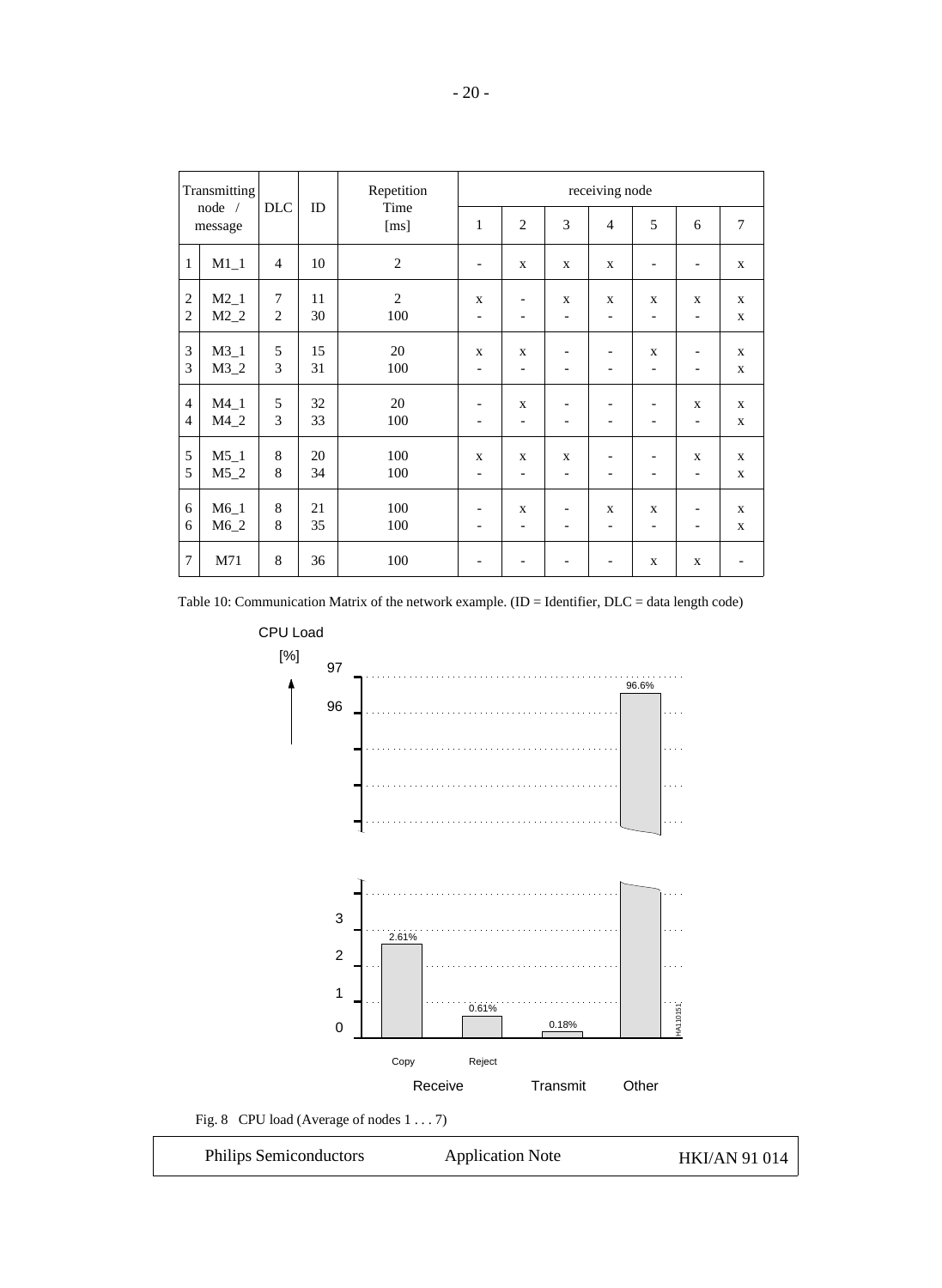# **4.6 Calculation of the CPU Load for CAN Communication**

In chapter 4.5 a practical example was presented for which the CPU load for CAN communication had been investigated. The figures were obtained for a real set-up using 7 nodes. In this chapter the details of such a CPU load calculation are presented.

The following calculations and diagrams give hints and ideas to the user of the P8xC592 about the receive interrupt service execution time and CPU load when serving the CAN controller. To get results as reliable as possible all figures are calculated for worst case. As shown in fig.8 both reception of messages and transmission of messages result in CPU load, but the partial CPU load for transmission obviously is almost negligible. Therefore the considerations in the next sections have been focussed on the reception of messages. Reception of messages is normally initiated by interrupt. The according interrupt service routine copies the Rx buffer contents to an internal CPU RAM location. Its execution time should be as short as possible in order to achieve a low CPU load.

The **CPU load** for CAN communication is defined as the percentage of time the CPU is serving the CAN communication, measured in a time interval of interest.

In case the time interval is shorter than the duration of a message transfer on the bus, the Spare Time should be considered instead of the CPU load. The **Spare Time** is defined as the amount of coherent CPU time the CPU may reserve for non-CAN activities between the reception of consecutive messages.

The next section presents the software which meets the requirements for a fast execution of the receive interrupt service.

## **Receive Interrupt Service Routine**

Base of all the following calculations is a simple receive interrupt service routine for the P8xC592 (table 11, see also Appendix A.1). The calculations of CPU load have been investigated by using a reference software (fig.9, Appendix A.1) that uses the receive interrupt service routine. It also checks the data overrun condition in order to evaluate the Spare Time. The described software and the results are an example and transformation to user specific requirements is very easy.



Fig. 9 Reference software with Receive Interrupt Service Routine

```
Philips Semiconductors Application Note HKI/AN 91 014
```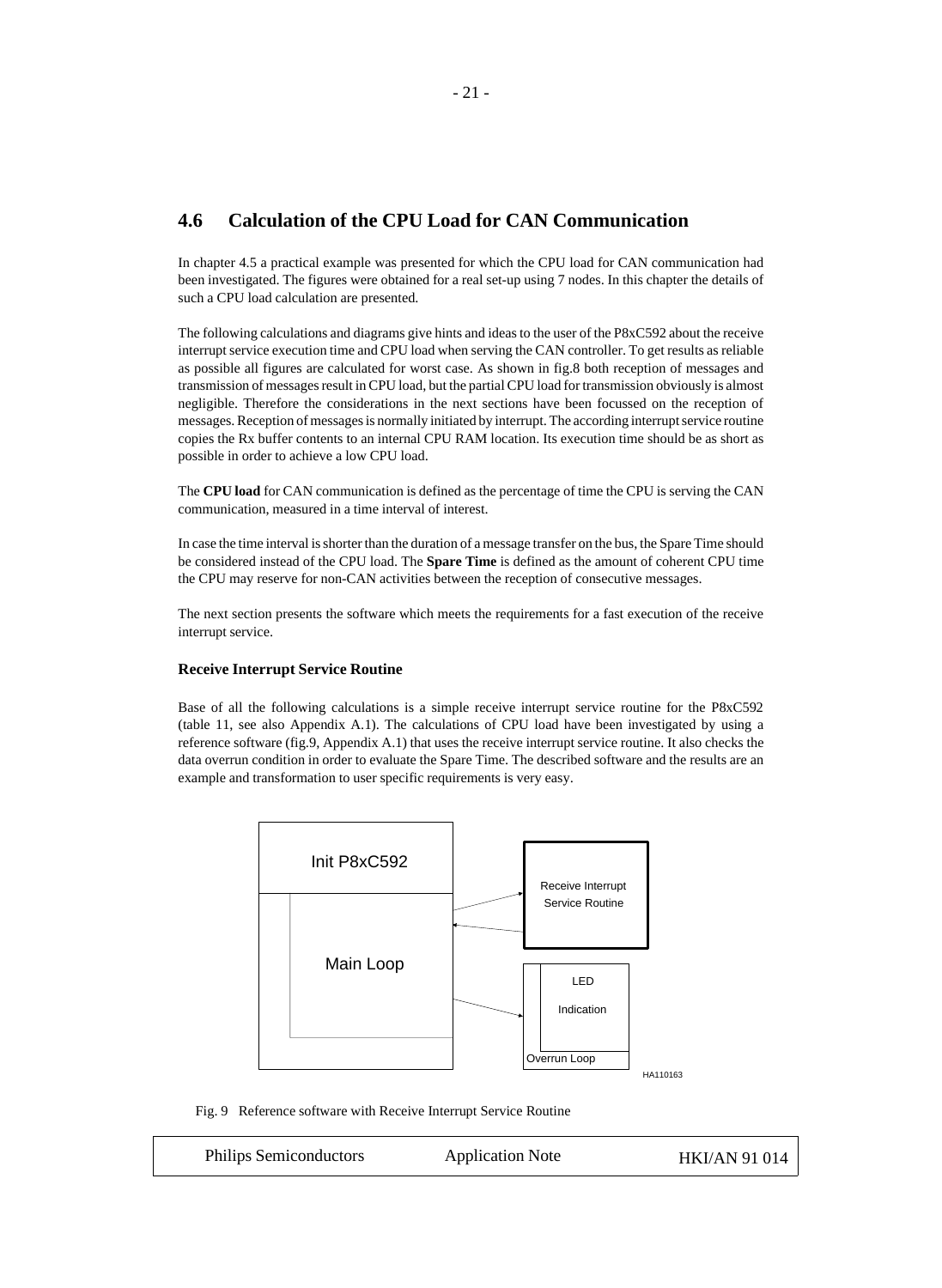First of all the arrangement of the reference software is given in a short summary:

| Identifier:           | ID10, ID9, ID8, ID7 are fixed by acceptance filter, e.g. ID = 0101 XXXX XXX                                                                                                                       |
|-----------------------|---------------------------------------------------------------------------------------------------------------------------------------------------------------------------------------------------|
| Interrupts:           | Receive Interrupt enabled                                                                                                                                                                         |
| Data Copy:            | data bytes according data length code and a part of the identifier (as an<br>indication for a new message) are copied into the internal $\mu$ C Main RAM                                          |
| <b>Remote Frames:</b> | in case of remote frame reception the data length code is deleted and only a<br>part of the identifier is copied as an indication of its reception.                                               |
| Overrun:              | the overrun status bit is checked in the main loop. Whenever an overrun<br>condition would be detected, indication would be done via LED. The program<br>remains in the overrun loop until reset. |
| Reject:               | Messages which pass the acceptance filter, but are useless for the $\mu$ C, are<br>rejected by the software automatically.                                                                        |

| CAN_INTERRUPT:                                           |
|----------------------------------------------------------|
| context switch                                           |
| save Accu & PSW                                          |
| select register bank                                     |
| clear interrupt bits (read Interrupt Register)           |
| calculate table address                                  |
| fetch target address from table                          |
| if target address $\neq 0$ , then                        |
| copy Rx Buffer to int. μC RAM starting at target address |
| release Receive Buffer                                   |
| (Acknowledge)                                            |
| restore context                                          |

Table 11: Flowchart of the Receive Interrupt Service Routine

## **Receive Interrupt Execution Time**

Table 12 shows the interrupt execution time for the used receive interrupt service routine. The routine is split up into different macros, for each of them the according processing time has been calculated.

The receive interrupt execution time is shorter, when a message has to be rejected. Therefore two columns are shown, the particular processing time for the copy and the reject case. Another column shows the time passing until the Receive Buffer is released, for evaluation of the CPU Spare Time (see chapter 4.6.2).

Times are given in units of machine cycles and one cycle consists of 12 oscillator periods. The used oscillator frequency of the P8xC592 is 16 MHz resulting in a cycle time of 0.75µs.

Fig. 10 shows the receive interrupt execution time ("copy" and "reject") as a function of the message data length code (DLC). For purpose of comparison also the message transfer time on the bus is given for the data rates: 250kbit/s, 500kbit/s and 1Mbit/s.

| Philips Semiconductors | <b>Application Note</b> | <b>HKI/AN 91 014</b> |
|------------------------|-------------------------|----------------------|
|------------------------|-------------------------|----------------------|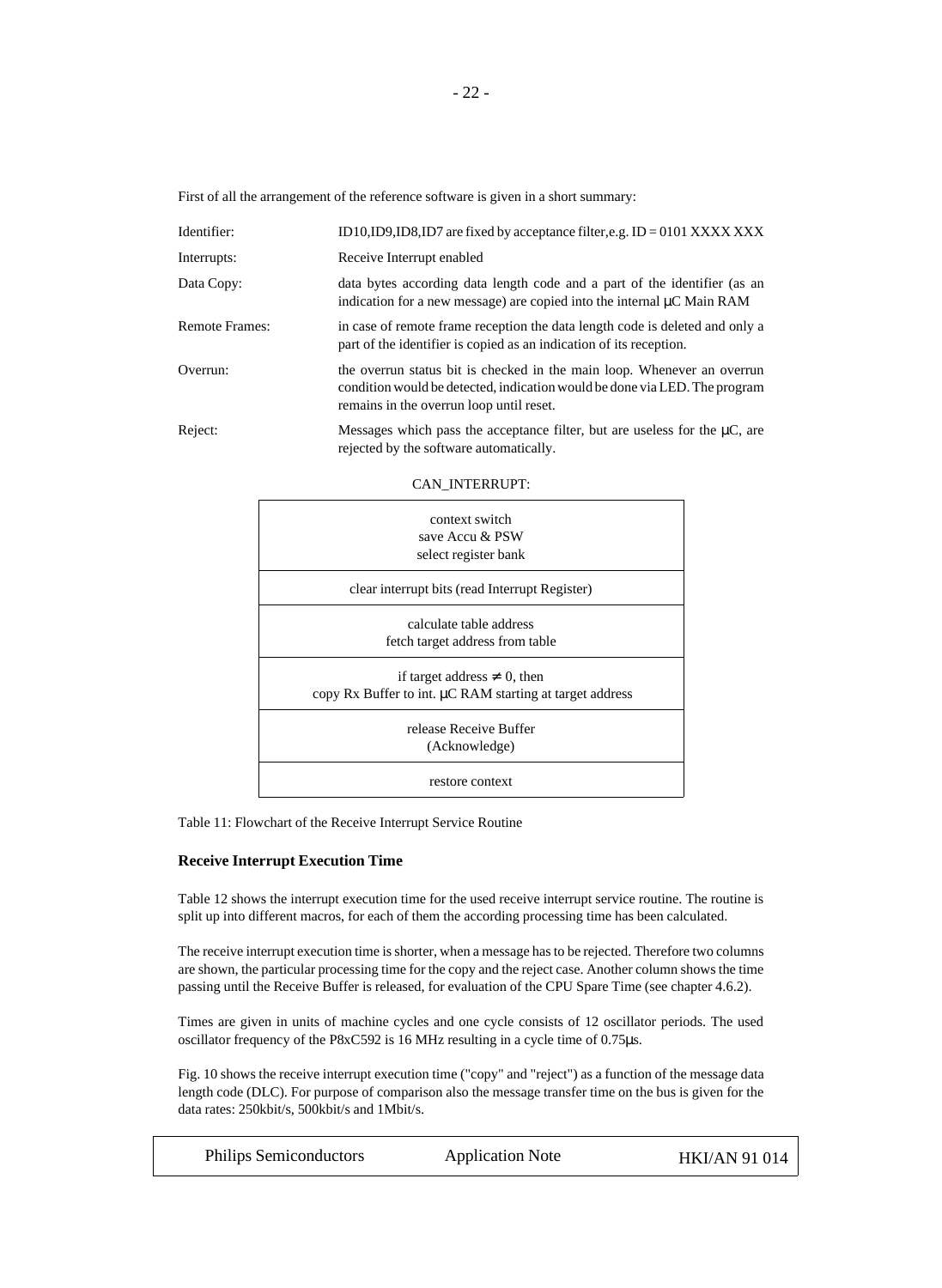| Macro Name                                       | Machine<br>Cycles | Copy         | Reject       | Rx Buff<br>Release |
|--------------------------------------------------|-------------------|--------------|--------------|--------------------|
| Max. Interrupt<br><b>Response Time</b>           | 5                 | X            | X            | X                  |
| Long Jump to<br><b>Interrupt Service Routine</b> | 2                 | X            | X            | X                  |
| <b>Context Switch</b>                            | 6                 | $\mathbf{X}$ | X            | X                  |
| Clear Int. Bits                                  | $\mathbf{1}$      | $\mathbf{X}$ | $\mathbf{X}$ | X                  |
| <b>Calculate Target Address</b>                  | 15                | $\mathbf{x}$ | X            | X                  |
| Copy rx buffer                                   | 8                 | X            |              | X                  |
| Acknowledge                                      | $\overline{2}$    | X            | X            | X                  |
| <b>Restore Context</b>                           | 6                 | $\mathbf{X}$ | X            |                    |
| Sum of cycles                                    |                   | 45           | 37           | 39                 |

Table 12: Summary of receive interrupt execution times (machine cycles)

Fig. 10 shows that due to the DMA function of the P8xC592 the receive interrupt execution time is always independent of the length of the received message. It is very important that the receive interrupt execution time is much shorter than the time the message itself spends on the bus. This clearly shows that a data overrun caused by a burst of messages can be excluded.



Fig.10 Receive interrupt execution time ("copy" and "reject") and message transfer time ("Message") for 16MHz CPU as a function of Data Length Code

| <b>Philips Semiconductors</b> | <b>Application Note</b> | <b>HKI/AN 91 014</b> |
|-------------------------------|-------------------------|----------------------|
|-------------------------------|-------------------------|----------------------|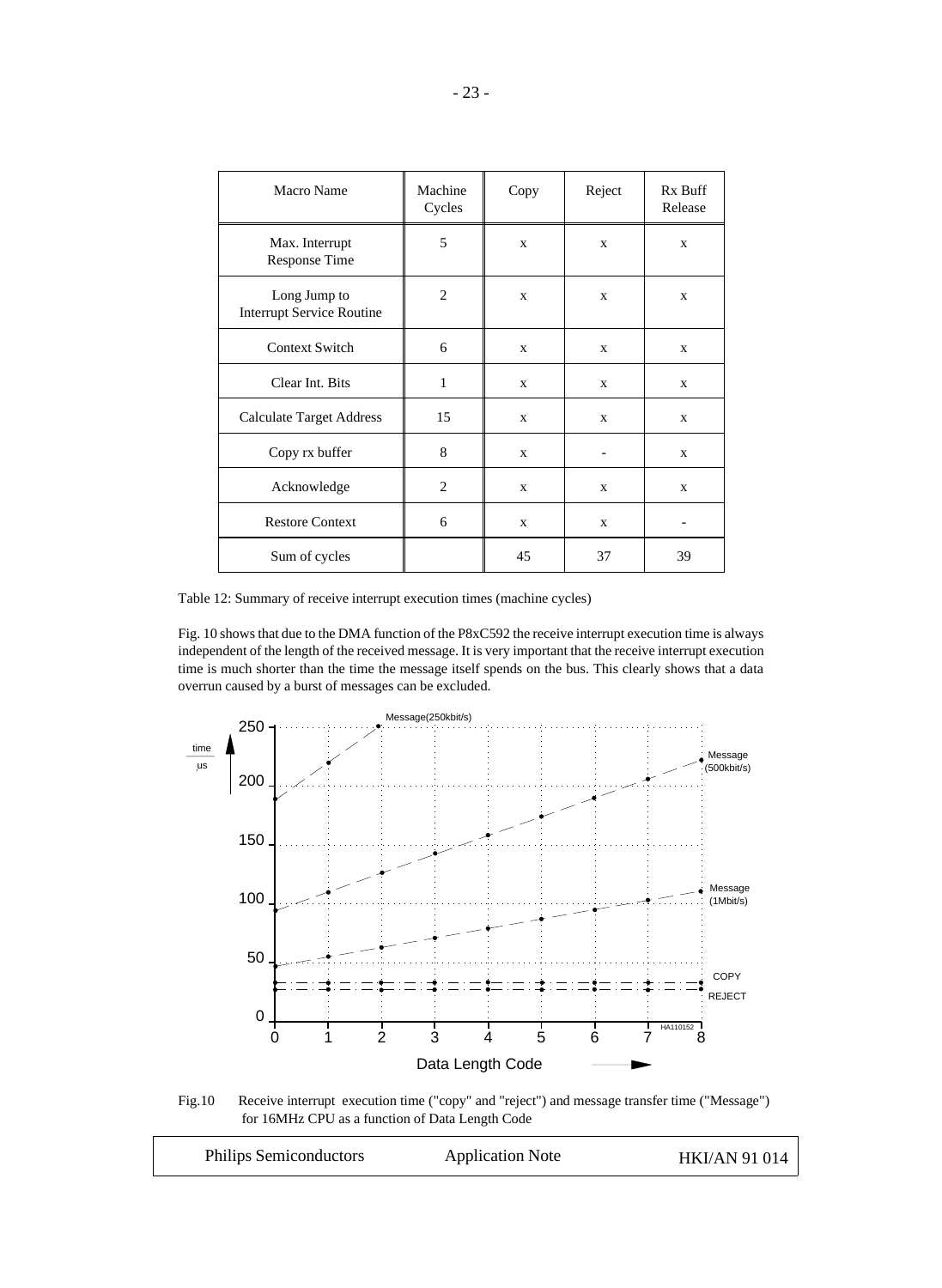#### 4.6.1 CPU Load

Three parameters are important for the calculation of the CPU load while receiving messages: The used receive interrupt execution time (see tables 11/12), the bit rate and the bus load.

The **bus load** is the percentage of time the bus is occupied (active) by transferring messages. Therefore it has to be calculated how many messages are transferred in a time interval, and how long a message transfer is on the bus. The latter is the message length (=number of bits) multiplied by the time of one bit. The message length depends on the data length code. For the following calculations a data length code estimation has to be made.

 $b$ us  $load = \frac{bus \ active \ time}{time \ interval} = \frac{number \ of \ messages \ \ message \ length \ \ bit \ time}{time \ interval}$ *time interval*

In order to get a direct relation between CPU Load, bit rate and bus load, from the formula for the bus load the formula for the number of messages is derived, which can be inserted into the definition of the CPU load:

*number of messages* <sup>=</sup> *bus load* <sup>⋅</sup> *time interval message length* ⋅ *bit time*

#### $CPU$  *load* =  $\frac{number\ of\ messages\ received\ interval\ 2}{|P|}$  *receive interrupt execution time time interval*

*CPU Load* = *bus load* ⋅ *time interval* ⋅ *receive interrupt execution time message length* ⋅ *bit time* ⋅ *time interval*

With the definition of *bit rate* =  $1/b$ *it time* we get

$$
CPU \text{ load} = \text{ bus } \text{ load} \cdot \text{ bit rate} \cdot \frac{\text{ receive interrupt execution time}}{\text{message length}} = \text{ bus } \text{ load} \cdot \text{ bit rate} \cdot \tau
$$

The result is, that the CPU load is proportional to the bus load and bit rate. The term τ := *receive interrupt execution time / message length* only depends on the data length code, as it is shown in fig. 11.

Using this formula the CPU load can be calculated for any bit rate at any bus load: for example, a bus load of 10% at 400kbit/s with only one-byte messages (copy all of them) means 10% ⋅ 0.4 Mbit/s ⋅ 0.6 µs/bit = 2.4% of CPU load. For the example of 4-byte messages (DLC=4) the CPU load has been calculated for different bit rates and different bus loads, the result is shown in table 13.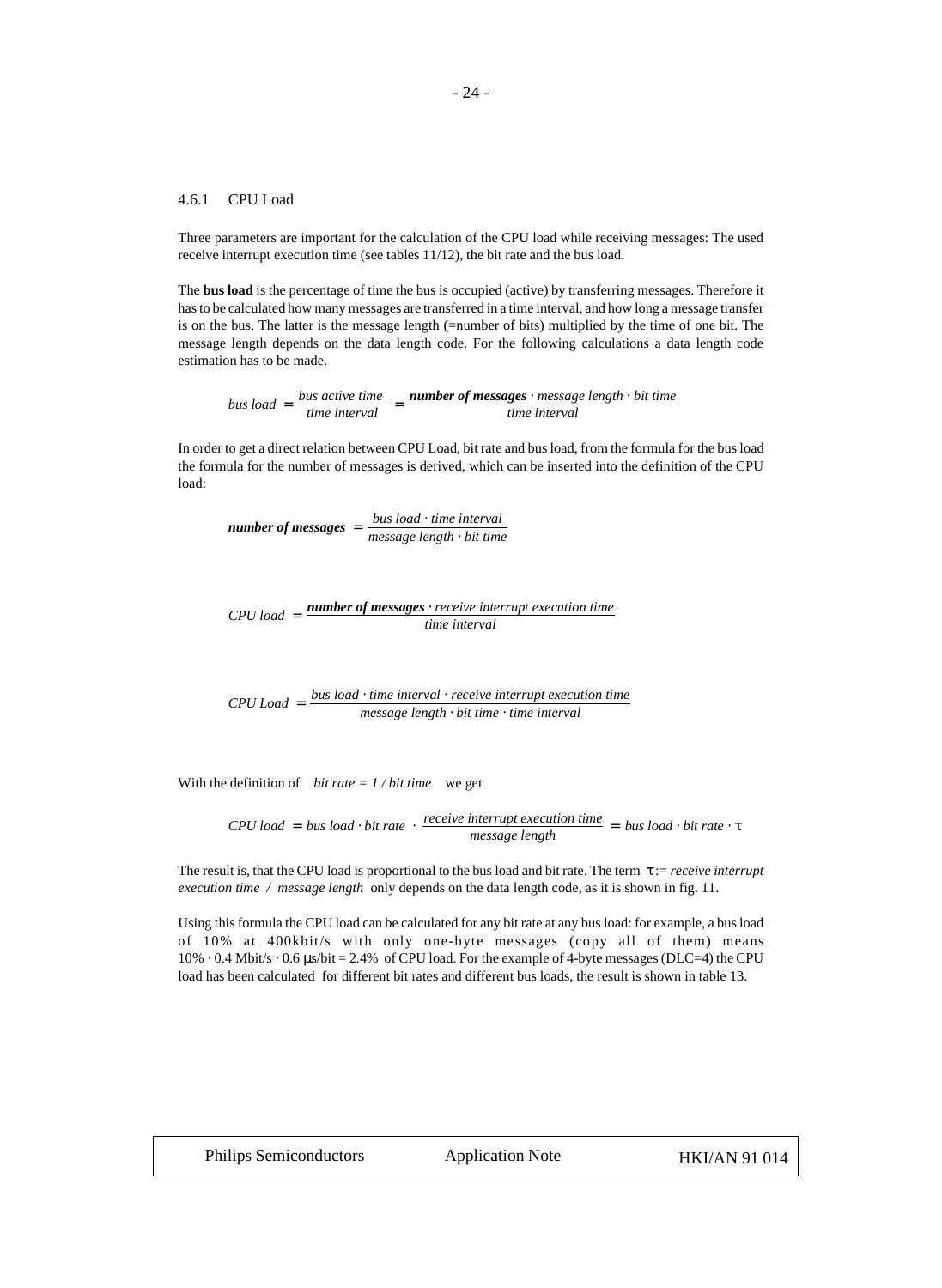

Fig. 11 Diagram for calculation of the CPU load while receiving messages

| bit rate     | 10 % bus load | 20 % bus load | 50 % bus load |
|--------------|---------------|---------------|---------------|
| $100$ kbit/s | $0.4\%$       | $0.8 \%$      | 2.1 %         |
| $250$ kbit/s | 1.0 %         | 2.1 %         | 5.2 %         |
| $500$ kbit/s | 2.1 %         | 4.2 %         | 10 %          |
| $1$ Mbit/s   | 4.2 %         | 8.4 %         | 21 %          |

Table 13: CPU load when 4-byte messages (DLC=4) are used, for worst case (copy all of them)

## 4.6.2 Spare Time

But, what happens when the CAN interrupt is delayed or interrupted (e.g. by other interrupt service routines with same or higher priority) ? The first statement is, that the CAN receive interrupt can be delayed for at least that amount of time that is the difference between message transfer time and the receive interrupt execution time.

The actual time that a CAN receive interrupt service may be delayed without risk of loosing a message ("data overrun") is even longer: In fig.12 the execution of the receive interrupt service routine has been delayed so that the routine is not yet finished when the next message comes in, but the 'Release Receive Buffer' command comes just in time before the first byte of the next message is to be stored in the Receive Buffer. No message is lost, but of course that long delay must be compensated by faster response for subsequent reception.

| <b>Philips Semiconductors</b> | <b>Application Note</b> | <b>HKI/AN 91 014</b> |
|-------------------------------|-------------------------|----------------------|
|                               |                         |                      |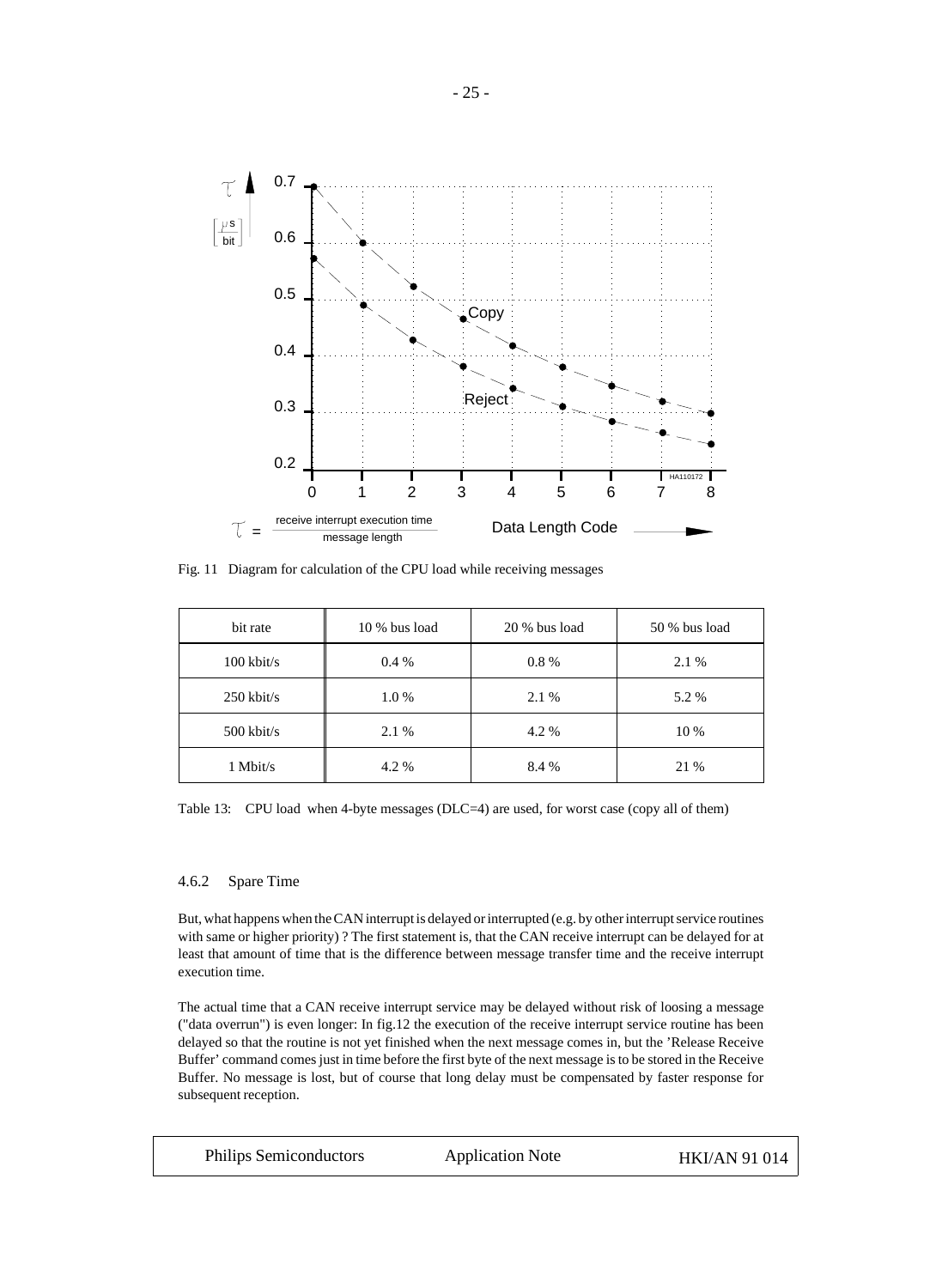

 Fig. 12 Delay of receive interrupt service. The worst case is, when a message is followed by a 0-byte message plus another message of any DLC.

The resulting allowed spare time (worst case) is shown in fig.13 for different bit rates. It has been calculated by relating the Receive Buffer Release time of table 12 (39 cycles) to the transmission time of a 0-byte message plus the first byte of a next message (58 bits).



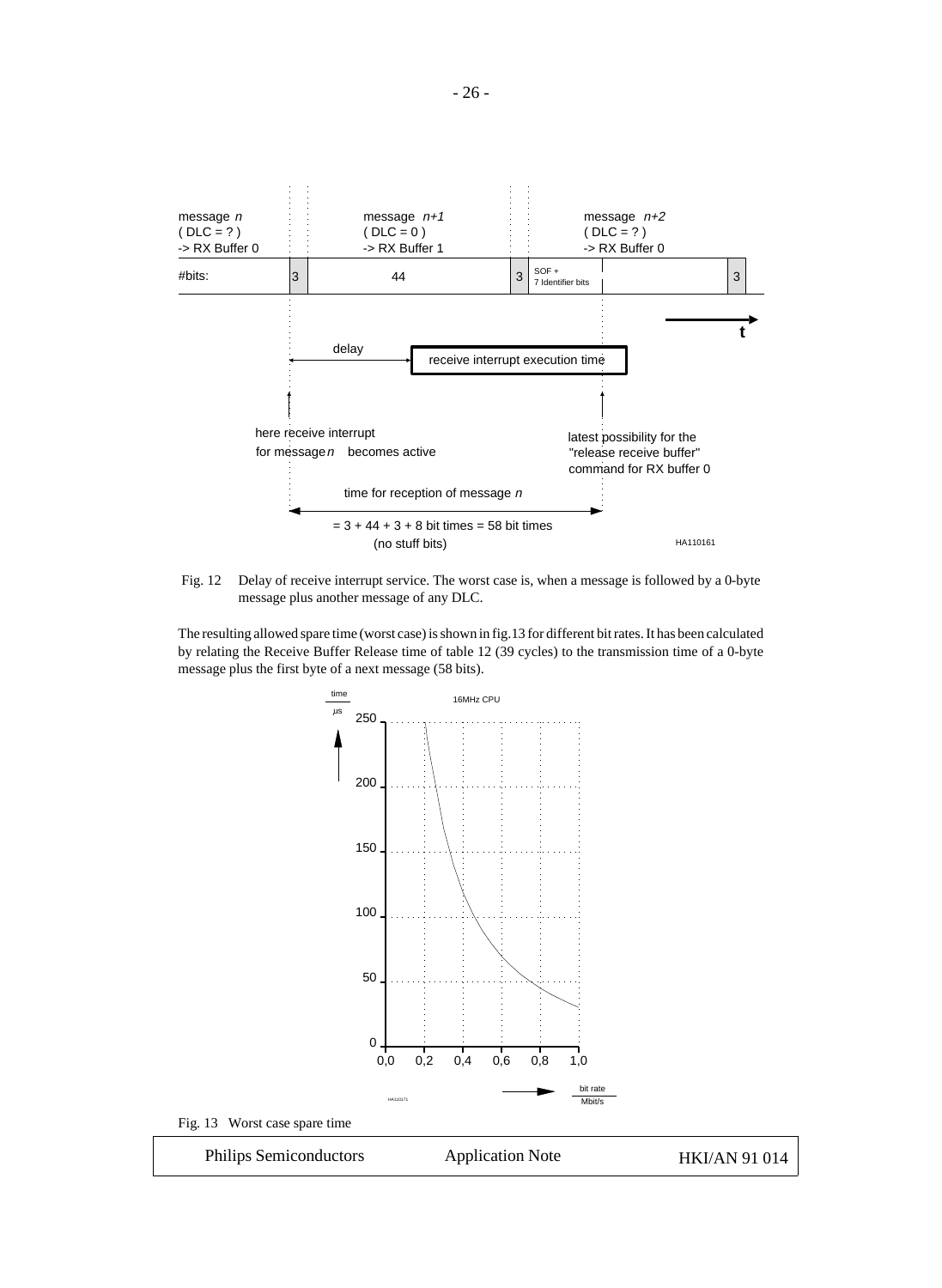# **5. Development Tools**

For the P8xC592 several powerful support tools can be supplied to assist during the design and test phase. These tools are:

- o the P8xC592 Evaluation Board
- o P8xC592 In-Circuit Emulators
- o P87C592 EPROM programmers
- o debug tools for CAN communication NetSim NetAna NetEmu

# **5.1 Philips P8xC592 Evaluation Board**

The P8xC592 evaluation board (OM4239) is a most versatile aid consisting of a ready-to-use hardware and software module very similar to a real CAN bus node. The P8xC592 evaluation board can be used in a car since it has its own 5V supply. An RS232 interface allows the P8xC592 evaluation board to be connected to a terminal or to a PC with terminal emulating software.



Fig. 14 P8xC592 Evaluation Board

```
Philips Semiconductors Application Note HKI/AN 91 014
```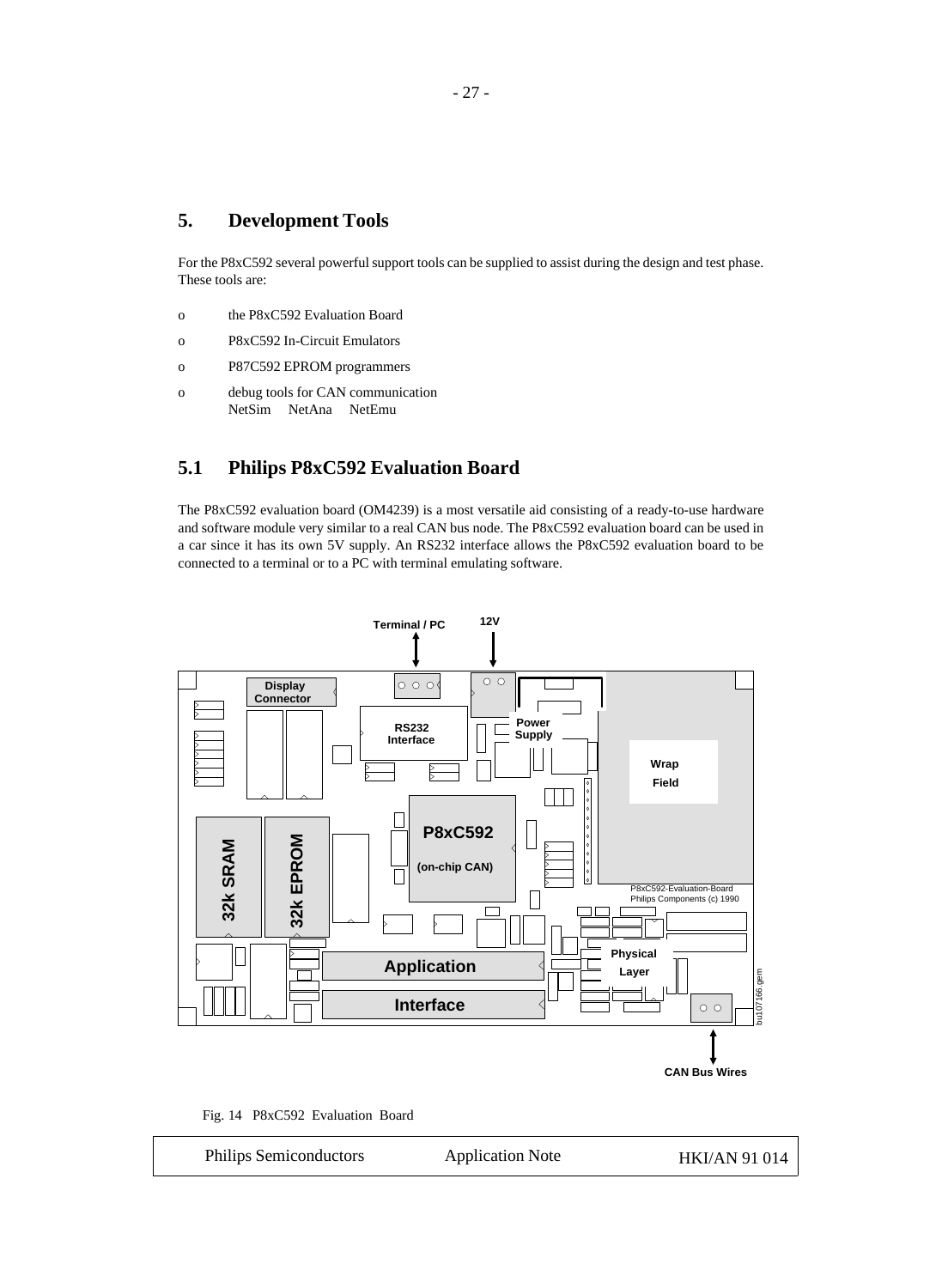#### 5.1.1 P8xC592 Evaluation Board Hardware

The P8xC592 evaluation board hardware (single EURO format size) is shown in figure 14. It consists of:

- o P87C592 microcontroller with an external memory capacity of 32 KBytes for RAM and 32 KBytes for ROM storage. Together with the on-chip EPROM there are 48 KBytes of continuous program memory
- o 5V power supply with protection against car battery voltage fluctuations
- o off-chip transceiver circuit, designed to meet ISO/TC 22/SC 3 N608E, with two selectable options:
	- very low standby power consumption
	- support of single wire communication to recover from wiring failures.
- o RS232 interface
- o removable LED unit for demonstration purposes
- o wrap field for the user's specific circuitry

#### 5.1.2 P8xC592 Evaluation Board Software

The software for the P8xC592 evaluation board is stored in the on-board EPROM. The software is designed to assist users with different experience in CAN-based networks:

- o A user with little experience is able to activate the demonstration software. A menu-driven software monitor allows the contents of the P87C592's CAN-registers to be altered and thereby enables the user to gain experience. For the latter an RS232-terminal (e.g. VT100) is required.
- o A user with more experience will use the "download" facility; this allows the user to load new software on to the P8xC592 evaluation board. Download requires a PC with terminal emulating software.

The P8xC592 evaluation board is also ready to be used as a bus monitor, receiving messages from the bus for display on a terminal.

## **5.2 In-Circuit-Emulators**

For the software development on the P8xC592 several in-circuit-emulators (ICE) are available.

5.2.1 Philips Stand-alone Debug System (SDS)

Philips' well known and well accepted stand-alone debug station (SDS) for the real-time development of 8-bit µCs is already prepared for future probes > 16MHz. Three configurations are possible:

- o stand-alone operation together with a terminal
- o connected to a terminal plus a host computer (download/upload)
- o connected to a PC/AT (IBM or compatible) with terminal emulation software.

| <b>Philips Semiconductors</b> | <b>Application Note</b> | <b>HKI/AN 91 014</b> |
|-------------------------------|-------------------------|----------------------|
|-------------------------------|-------------------------|----------------------|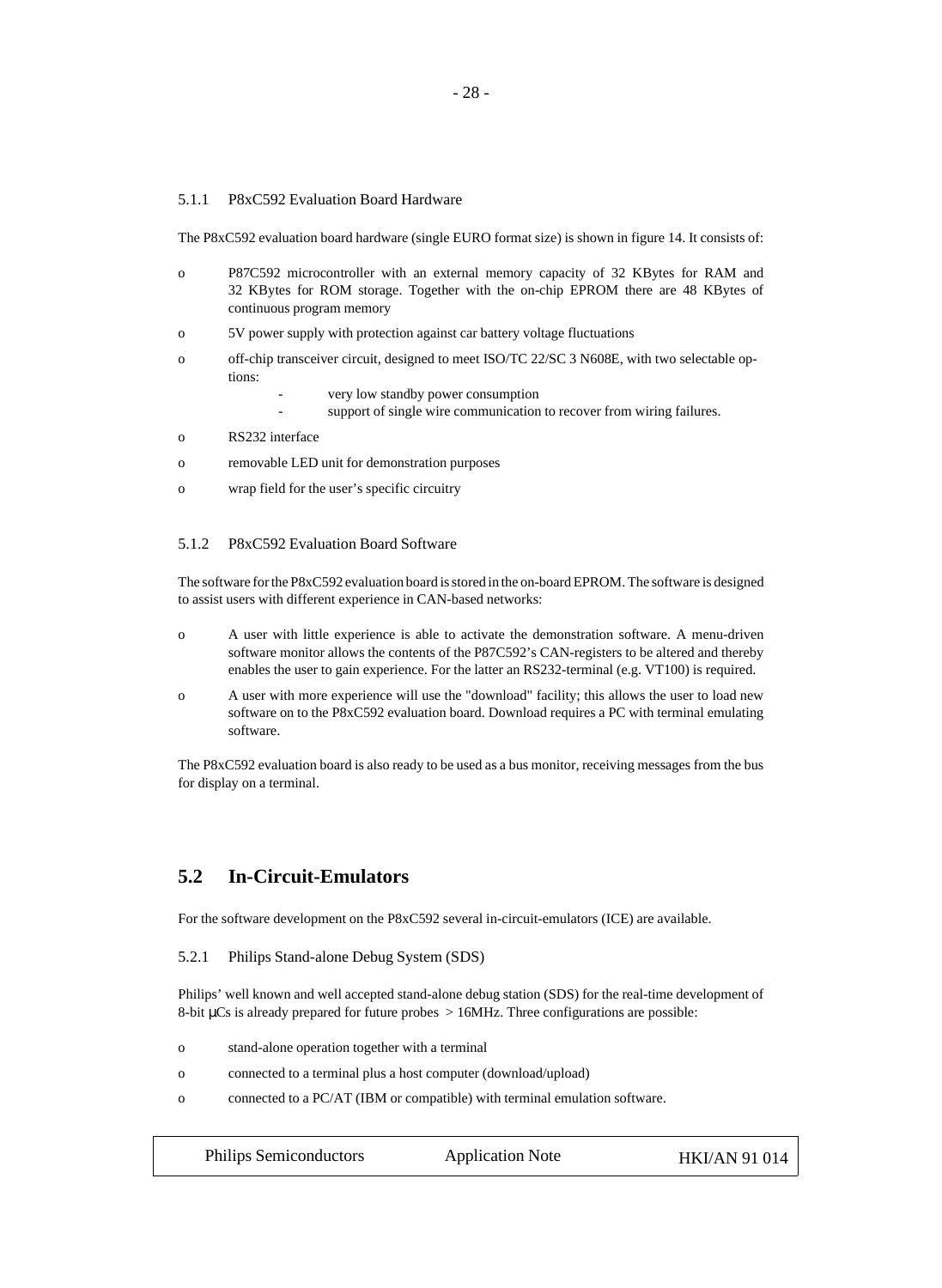### Features of the SDS:

- o fully transparent real-time emulation
- o allows optimal emulation according to the exact specification of the target controller
- o emulation memory: 64 KBytes with no wait states
- o interfaces to external equipment
- o full assembly-level debugging
- o HLL debugging possible
- o single step and breakpoint setting
- o trace and triggering with hardware qualifiers
- o trace memory 2048 lines
- o new improved handbook
- o probes for
	- optimal connection to the target system
	- optimal emulation of the target  $\mu$ C.

For emulation of the P8xC592 the user needs the following parts:

- o SDS80C51 stand-alone debug system (OM4120S)
- o probe base (OM4110)
- o emulation head "592" (OM4112)

Software for development support with the SDS (assembler, PL/M-compiler, C-compiler, HLL debugger) is offered and supported by

Tasking B.V. Plotterweg 31 3821 BB Amersfoort, Netherlands

their products can also be ordered via Philips.

#### 5.2.2 ICE from Other Vendors

Philips supports all major third-party ICE suppliers with emulating chips for the P8xC592. Most of them already announced to support the P8xC592.

## **5.3 Programming Support for P87C592 (EPROM)**

Philips offers a low-cost programmer for microcontrollers inclusively the P87C592:

o LCPX5X40 programmer (OM4232)

- 87C592-PLCC68 adaptor (OM4235)

| <b>Philips Semiconductors</b> | <b>Application No</b> |
|-------------------------------|-----------------------|
|-------------------------------|-----------------------|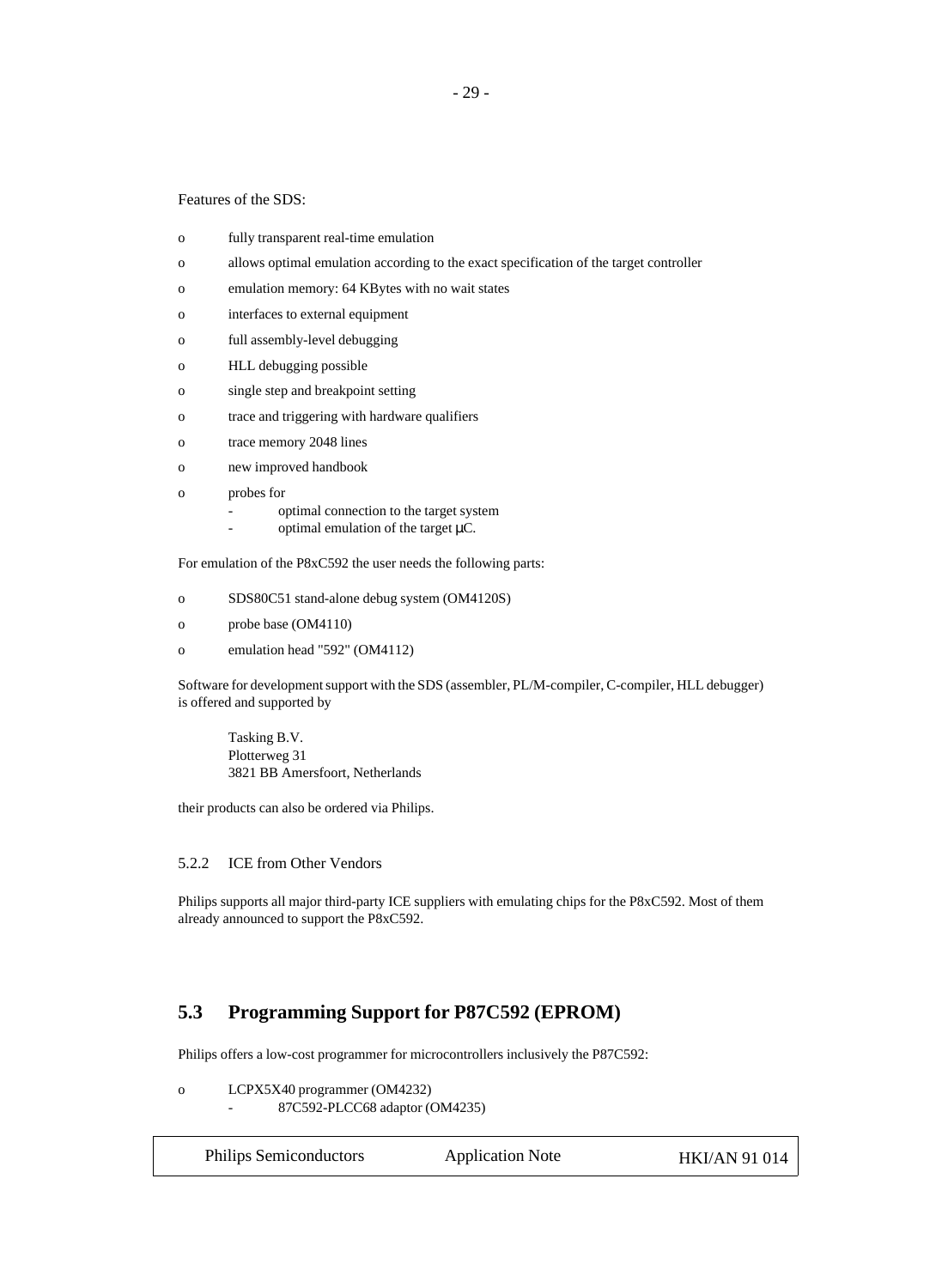# **5.4 Debug Tools for CAN Communication**

In addition to the P8xC592 evaluation board three other sophisticated development and debug tools for CAN communication can be supplied. These are offered and supported by

Gesellschaft für Informatik und Mikro-Elektronik Prof. Dr.-Ing. W.Lawrenz mbH Ferdinandstr. 15 A 3340 Wolfenbüttel Germany

#### NetSim

NetSim (Network Simulator) is a software simulator for use with a Personal Computer. The CAN network is described using NetSim on the PC by:

- o number of network nodes
- o data transmission rate
- o message identifiers / message length / message transmission repetition rate
- o noise

The simulation is then started. NetSim provides information for various parameters, such as:

- o message delays
- o bus load

NetSim assists during the design phase to investigate these parameters.

### NetAna

NetAna (Network Analyzer) is a combined hardware / software tool, operating in conjunction with a PC.

NetAna has two basic functions:

- o to monitor the bus traffic and store the data on the hard disk in the PC for subsequent analysis
- o an event is triggered (identifier, bus error, etc.) and the messages around the trigger point are recorded.

NetAna assists to trace communication failures in an existing CAN network

#### NetEmu

NetEmu (Network Emulator) enables the user to transmit defined messages into an operational CAN network. The resultant network response can then be analyzed by NetAna.

| <b>Philips Semiconductors</b> | <b>Application Note</b> | HKI/AN 91 014 |
|-------------------------------|-------------------------|---------------|
|-------------------------------|-------------------------|---------------|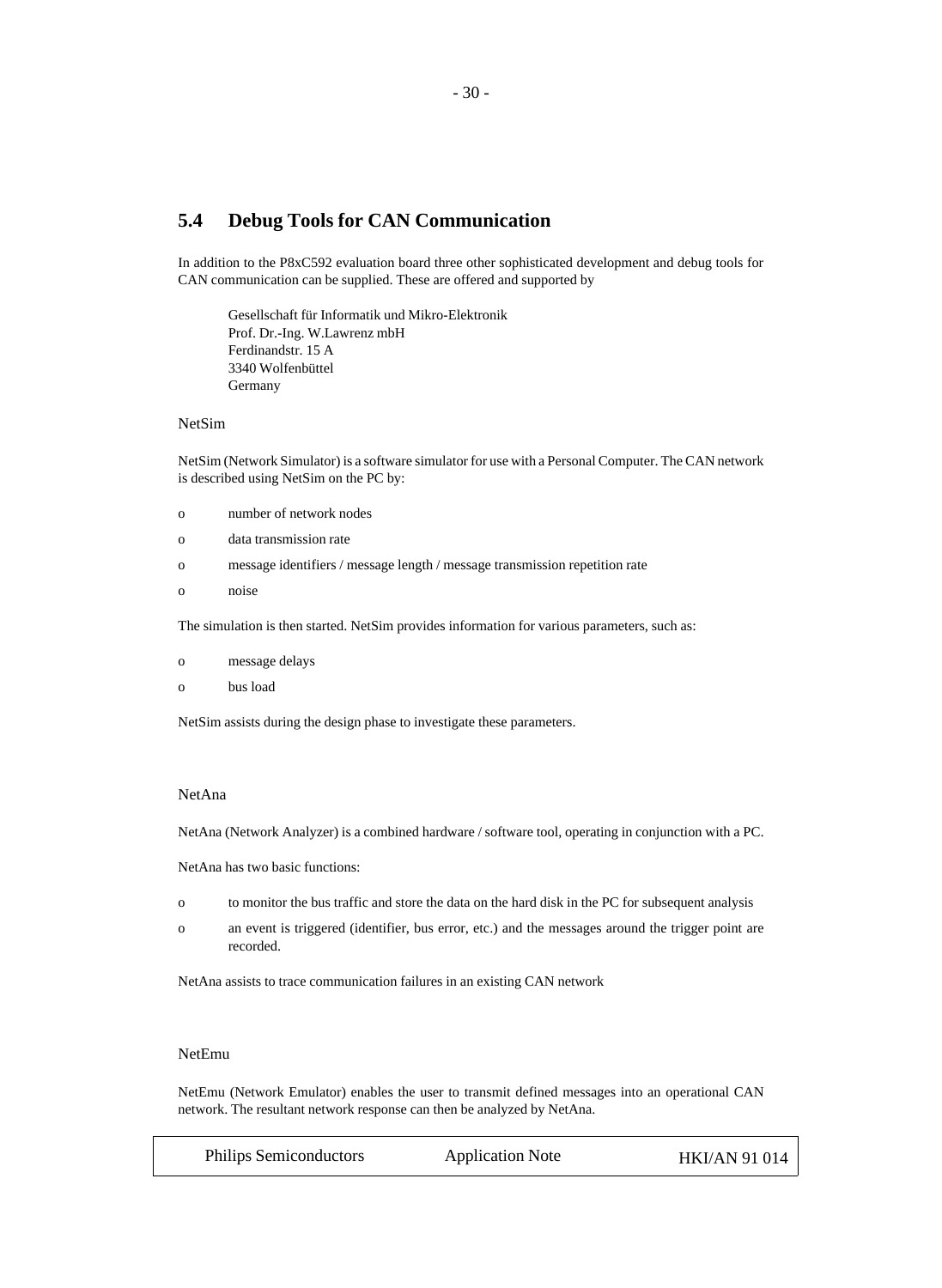## **6. References**

- [1] CAN Specification Version 1.2, Philips Components 1990
- [2] P8xC592 target device specification, Version 2.2, Philips Export B.V. 1991
- [3] Data sheet PCA 82C200 Stand-alone CAN-controller, Philips Export B.V. 1990, 12NC: 9397 285 30011
- [4] Application of the PCA 82C200 CAN Controller (PSCC), Philips Export B.V. 1990, 12NC: 9398 373 50011
- [5] Bit Timing Parameters for CAN Networks, Application Note KIE07/91ME, Philips Components PCALH 1991
- [6] Road vehicles Serial data communication for automotive application. Part 1: Controller Area Network (CAN). ISO/DIS 11519 part 1, International Organization for Standardization 1992
- [7] Road vehicles Interchange of digital information Controller Area Network (CAN) for high speed communication. ISO/DIS 11898, International Organization for Standardization 1992
- [8] CAN bus failure management using the P8xC592 microcontroller, Application Note HKI/AN 91 020, Philips Semiconductors PCALH 1991
- [9] Single-chip 8-bit microcontrollers: PCB83C552 User Manual, Philips Export B.V. 1988, 12NC: 9398 637 90011
- [10] CAN Physical Layer Concepts for the P8xC592 Microcontroller, Application Note HKI/AN 91 027, Philips Semiconductors PCALH 1991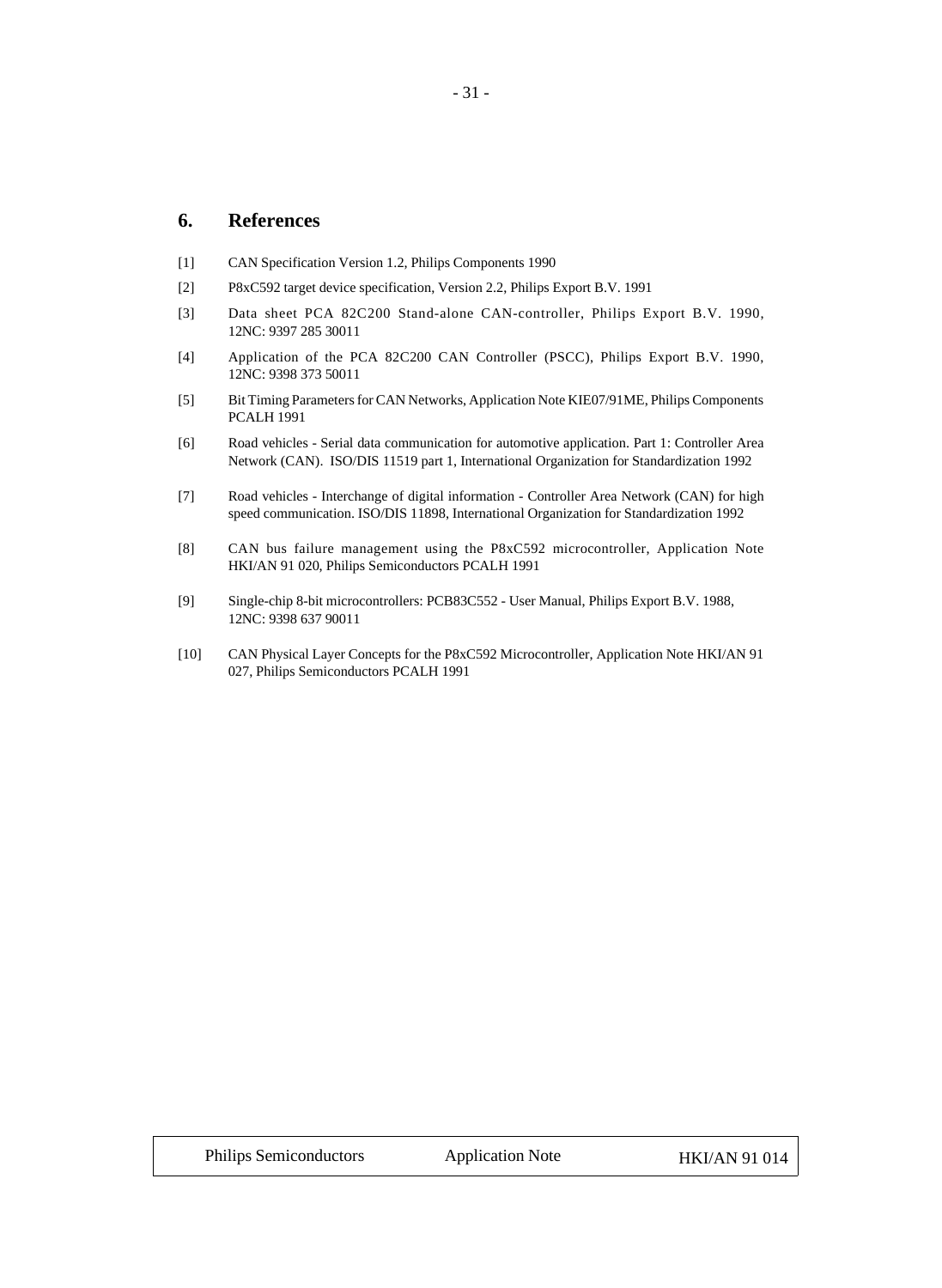## **Appendix**

A. Reference software for investigation of the CPU load

A.1 Receiver part

This module is a program including a very fast, versatile receive interrupt service routine which is able to handle up to 128 identifiers. It runs on the P8xC592 Evaluation Board (OM4239), for instance. With only little modifications it can be adapted to other applications.

The receive interrupt execution time is less than 34µs and every software reject is done within 28µs.

The acceptance filter of the CAN part is set to 0101 XXXX XXX. Upon reception of a message which passes the acceptance filter, the data bytes (plus the second byte of the Rx buffer for signalling the reception of new data to the main program) are copied into the internal RAM of the P8xC592, according to a table. In this table for each message the corresponding RAM address can be found or a "0", telling that the message is not of interest and shall be rejected.

In case of an overrun condition, indication is done via LED.

| CONTROL                                                | EQU           | 0H        |                        |  |                                     |
|--------------------------------------------------------|---------------|-----------|------------------------|--|-------------------------------------|
| COMMAND                                                | EQU           | 1H        |                        |  |                                     |
| STATUS                                                 | EOU           | 2H        |                        |  |                                     |
| INTERRUPT                                              | EOU           | 3H        |                        |  |                                     |
| ACCEPTANCE_CODE EQU                                    |               | 4H        |                        |  |                                     |
| ACCEPTANCE MASK EQU                                    |               | 5H        |                        |  |                                     |
| BUS TIMING 0                                           | EQU           | 6H        |                        |  |                                     |
| BUS TIMING 1 EQU                                       |               | 7H        |                        |  |                                     |
| OUTPUT_CONTROL EQU                                     |               | 8H        |                        |  |                                     |
| CANADR                                                 | EOU           | 0DBH      |                        |  |                                     |
| CANDAT                                                 | EOU           | 0DAH      |                        |  |                                     |
| CANCON                                                 | EOU           | 0D9H      |                        |  |                                     |
| CANSTA                                                 | EOU           | 0D8H      |                        |  |                                     |
| AUTO RX BUFFER EQU                                     |               | 34H       |                        |  |                                     |
| RX BUFFER                                              | EOU           | 14H       |                        |  |                                     |
| DMA_RX_BUFFER EQU                                      |               | 94H       |                        |  |                                     |
| INT MASK                                               | EOU           | 00000010B | ; Rx Interrupt enabled |  |                                     |
| ES1                                                    | <b>BIT</b>    | 0ADH      |                        |  |                                     |
| DSEG AT 30H                                            |               |           |                        |  |                                     |
| ARRAY LONG: DS                                         |               | 9         |                        |  | ; space for Rx of an 8-byte message |
| ARRAY SHORT: DS                                        |               | 1         |                        |  | ; space for Rx of a 0-byte message  |
| BIT VAR SEGMENT DATA BITADDRESSABLE<br>RSEG<br>BIT_VAR |               |           |                        |  |                                     |
| INT SAVE:                                              | DS            | 1         |                        |  |                                     |
| RX_INT BIT INT_SAVE.0                                  |               |           |                        |  |                                     |
| CSEG AT RESET                                          |               |           |                        |  |                                     |
| LJMP                                                   | MAIN PROG     |           |                        |  |                                     |
| CSEG AT 2BH                                            |               |           |                        |  |                                     |
| LJMP                                                   | CAN INTERRUPT |           |                        |  |                                     |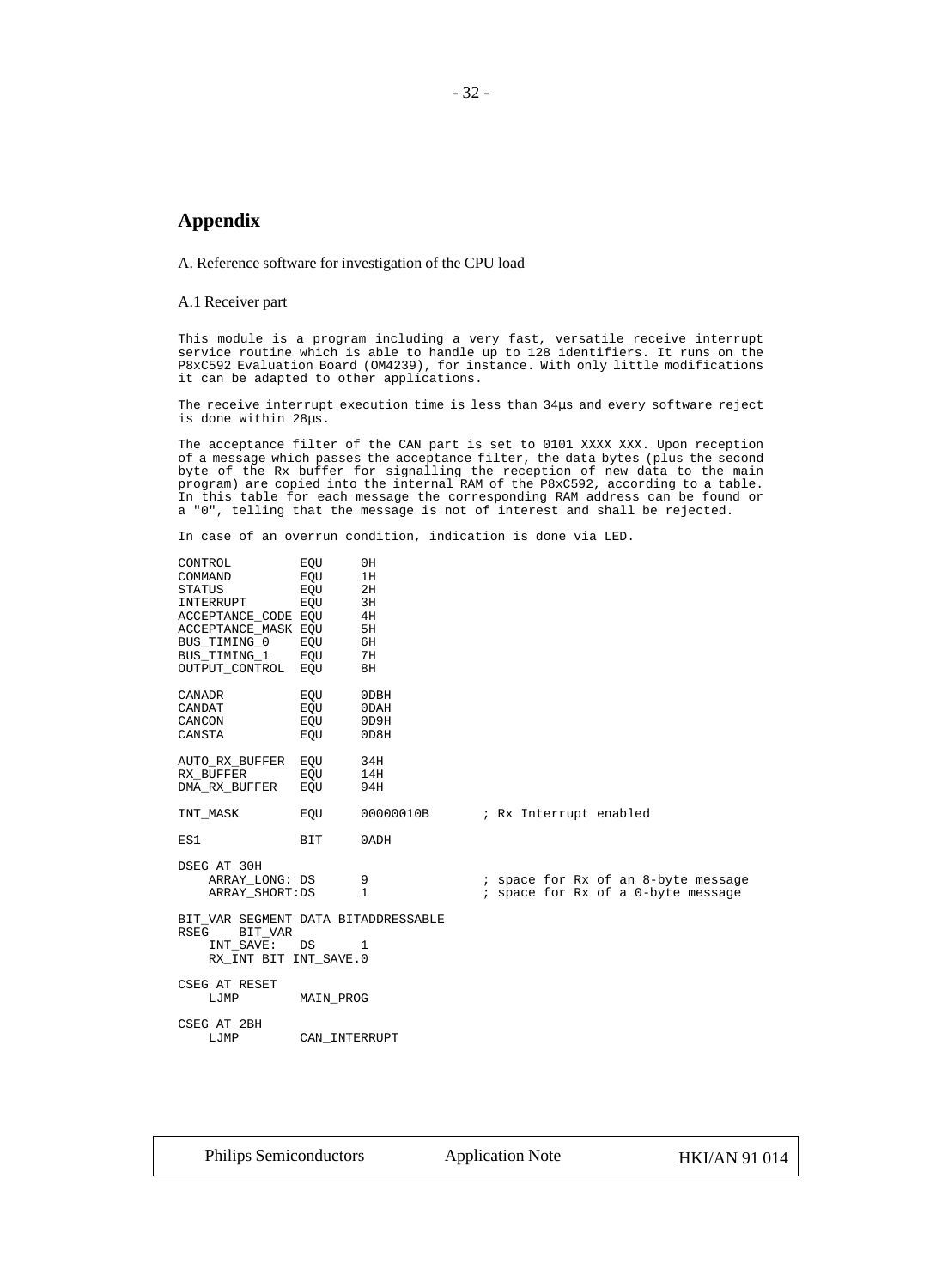MAIN SEGMENT CODE RSEG MAIN

#### MAIN\_PROG:

|       |                                | ---------- Initialization ---------------------                |                                                                |
|-------|--------------------------------|----------------------------------------------------------------|----------------------------------------------------------------|
|       | MOV                            | SP,#7FH                                                        | ; set stackpointer                                             |
|       | CLR<br>SETB                    | EA<br>ES1                                                      | ; disable all interrupts<br>; CAN Controller interrupt enabled |
|       | MOV<br>MOV<br>MOVX             | DPTR, #4000H<br>A,#OFFH<br>@DPTR, A                            | ; LEDs - dark                                                  |
|       | MOV<br>MOV                     | ARRAY LONG, #0<br>ARRAY_LONG+1, #0                             | ; delete RAM position                                          |
|       | MOV                            | INT_SAVE, #0                                                   | ; delete interrupt save register                               |
|       | INIT_CAN:<br>MOV<br>MOV        | CANADR, #CONTROL<br>CANDAT, #00000001B                         | ; reset request                                                |
|       | MOV<br>JNB                     | A, CANDAT<br>ACC.0, INIT_CAN                                   | ; repeat reset, if reset request is                            |
|       |                                |                                                                | ; absent                                                       |
|       | MOV<br>MOV                     | CANADR, #ACCEPTANCE MASK<br>CANDAT, #0FH                       |                                                                |
|       | MOV<br>MOV                     | CANADR, #ACCEPTANCE CODE ; ID = 0101 XXXX XXX<br>CANDAT, #05FH |                                                                |
|       | MOV<br>MOV                     | CANADR, #BUS_TIMING_0<br>CANDAT, #80H                          |                                                                |
|       | MOV<br>MOV                     | CANADR, #BUS_TIMING_1<br>CANDAT, #23H                          |                                                                |
|       | MOV<br>MOV                     | CANADR, #OUTPUT_CONTROL<br>CANDAT, #0FAH                       |                                                                |
|       | MOV<br>MOV                     | CANADR, #CONTROL<br>A, CANDAT                                  |                                                                |
|       | ORL<br>ANL<br>MOV              | A,#INT_MASK<br>A,#11111110B<br>CANDAT, A                       | ; enable receive interrupt<br>; reset request bit = 0          |
|       | SETB                           | ΕA                                                             | ; enable all interrupts                                        |
| LOOP: |                                |                                                                |                                                                |
|       | JВ<br>SJMP                     | CANSTA.1, OVERRUN<br>LOOP                                      |                                                                |
|       | OVERRUN:<br>MOV<br>MOV<br>MOVX | A, ARRAY_LONG<br>DPTR, #4100H<br>@DPTR, A                      | ; first byte of message to green LED                           |
|       | MOV<br>MOV<br>MOVX             | A, ARRAY LONG+1<br>DPTR, #4200H<br>@DPTR, A                    | ; second byte of message to red LED                            |
|       | SJMP                           | \$                                                             |                                                                |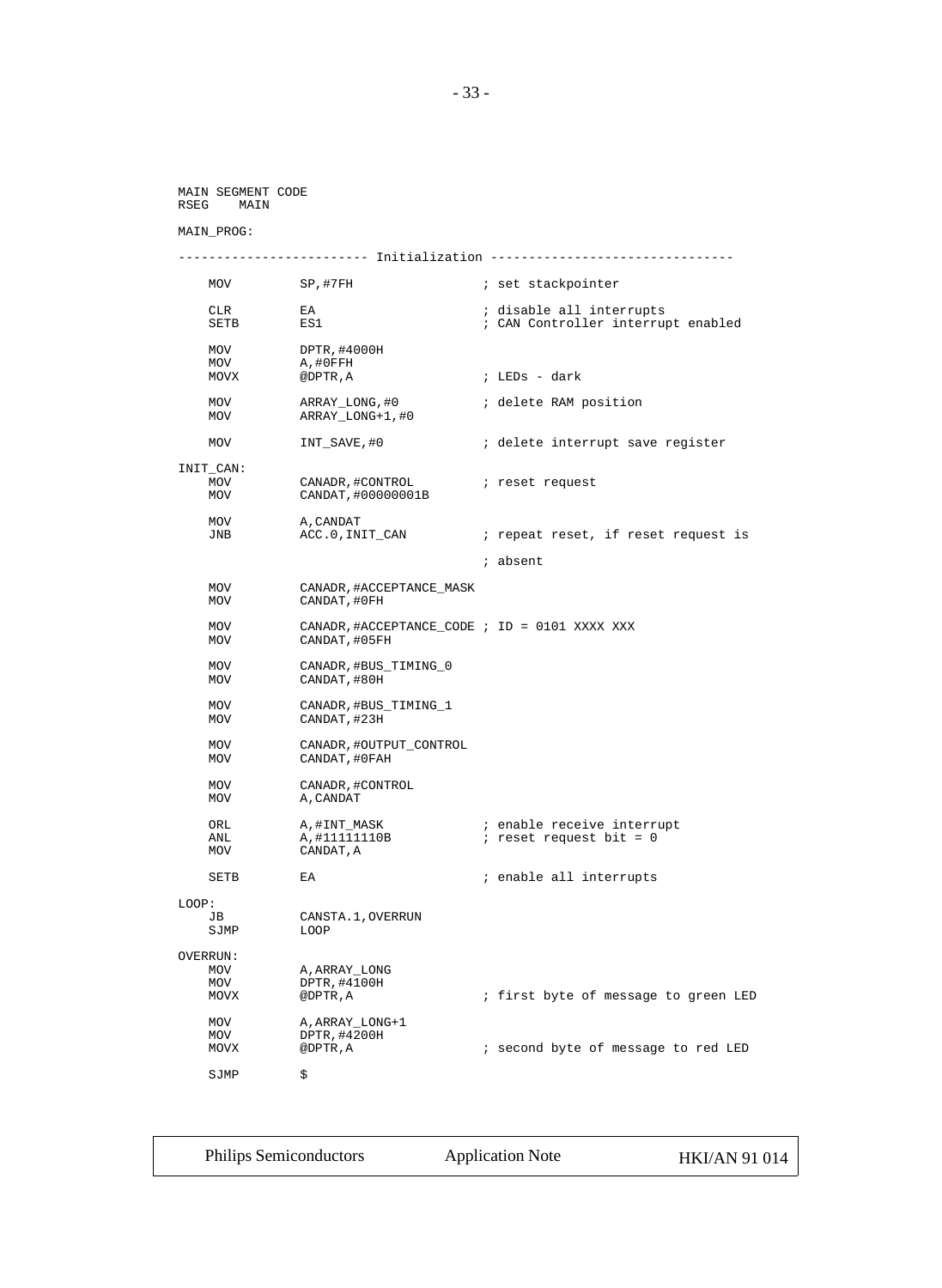---------------- Receive Interrupt Service Routine --------------------- CAN\_INTERRUPT: ---------------------------- CONTEXT\_SWITCH ----------------- 6 cycles - PUSH ACC PUSH PSW USING 1 SETB RSO<br>CLR RS1  $CLR$ ---------------------------- CLEAR\_INTERRUPT ---------------- 1 cycle - CLR\_INT: A, CANCON : clear interrupt bits -------------------------- RX\_INT\_TARGET\_ADDR --------------- 15 cycles - BEGIN\_RX: MOV CANADR,#AUTO\_RX\_BUFFER ; set auto incr. and CANA = 20dec ; fetch RX buffer ANL A,#0FH ; upper 4 bits masked per ; acceptance filter MOV R1, A<br>MOV A, CANDAT MOV A,CANDAT ; fetch RX buffer+1 MOV R5, A ; temp. save of RX buffer+1<br>ANL A, #0E0H ; ID2, ID1, ID0, 0, 0, 0, 0, 0 ANL <br>
A,#0E0H ; ID2,ID1,ID0,0,0,0,0,0,0<br>
RR A ; 0,ID2,ID1,ID0,0,0,0,0,0 RR A ; 0,ID2,ID1,ID0,0,0,0,0 ORL A,R1 ; 0,ID2,ID1,ID0,ID6,ID5,ID4,ID3 ADD A, #TABLE-TABLE\_BASE<br>MOVC A, @A+PC ; accu contains the target address TABLE\_BASE: JZ RELEASE\_BUF ; software reject - no data copying ---------------------- RX\_INT\_COPY\_DATA\_LOOP\_DMA ------------ 8 cycles - MOV CANSTA, A ; target address for DMA<br>MOV A, R5 ; get RX Buffer+1 MOV A,R5 ; get RX Buffer+1 JNB ACC.4,DMA\_START ; test of RTR bit MOV CANADR, #RX\_BUFFER+1 ; in case of a Remote Frame:<br>ANL CANDAT, #0F0H ; delete data length code, ; delete data length code, ; only the descriptor byte is copied DMA\_START: MOV CANADR, #DMA\_RX\_BUFFER+1<br>NOP ; wait for data transfer NOP ---------------------------- RX\_INT\_ACKN -------------------- 2 cycles - RELEASE\_BUF: MOV CANCON, #4  $\qquad$  ; release receive buffer ------------------------- RESTORE\_CONTEXT ----------------- (6) cycles -END\_RX: POP PSW<br>POP ACC  $POP$  RETI -------------------- RX\_INT\_TARGET\_ADDRESS\_TABLE ------------------------ TABLE: ; copy data of message 01010101000 to ARRAY\_LONG (8+1 bytes) ; copy data of message 01010101010 to ARRAY\_SHORT (0+1 byte) DB 0,0,0,0,0,ARRAY\_LONG,0,0,0,0,0,0,0,0,0,0 ; ID2=0,ID1=0,ID0=0 DB 0,0,0,0,0,0,0,0,0,0,0,0,0,0,0,0 ; ID2=0,ID1=0,ID0=1 DB 0,0,0,0,0,ARRAY\_SHORT,0,0,0,0,0,0,0,0,0,0; ID2=0,ID1=1,ID0=0 DB 0,0,0,0,0,0,0,0,0,0,0,0,0,0,0,0 ; ID2=0,ID1=1,ID0=1 DB 0,0,0,0,0,0,0,0,0,0,0,0,0,0,0,0 ; ID2=1,ID1=0,ID0=0 DB 0,0,0,0,0,0,0,0,0,0,0,0,0,0,0,0 ; ID2=1,ID1=0,ID0=1 DB 0,0,0,0,0,0,0,0,0,0,0,0,0,0,0,0 ; ID2=1,ID1=1,ID0=0  $0,0,0,0,0,0,0,0,0,0,0,0,0,0,0,0,0,0$ END Philips Semiconductors Application Note HKI/AN 91 014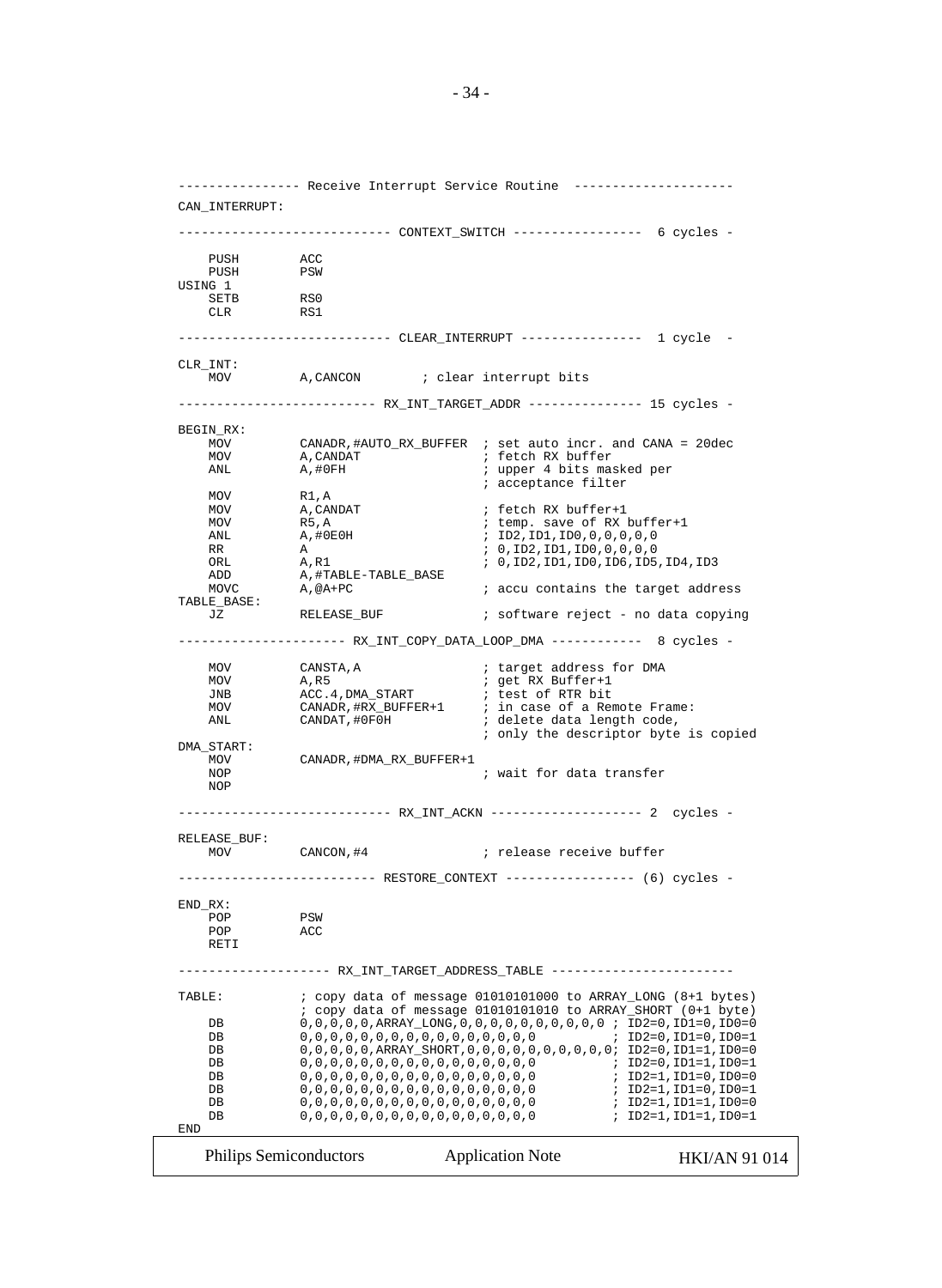# A.2 Transmitter part

| ------------------------ Tx Procedure ------------------------                                                                                                                                                                                                                                                                                                                                                                                                                                   |                                                                                                                                             |                                                            |                                     |                                                                                               |  |  |  |
|--------------------------------------------------------------------------------------------------------------------------------------------------------------------------------------------------------------------------------------------------------------------------------------------------------------------------------------------------------------------------------------------------------------------------------------------------------------------------------------------------|---------------------------------------------------------------------------------------------------------------------------------------------|------------------------------------------------------------|-------------------------------------|-----------------------------------------------------------------------------------------------|--|--|--|
| This module is a program including a transmit procedure using a loop that copies<br>data from the internal µC RAM to the Tx buffer of the P8xC592. It runs on the<br>P8xC592 Evaluation Board, for instance. Whenever the controller gets bus access,<br>the contents of the buffer is transmitted on the CAN bus. Therefore it generates<br>a very high bus load. The Identifier of the message has been chosen such, that<br>it will be received by the reference software (see Appendix A.1). |                                                                                                                                             |                                                            |                                     |                                                                                               |  |  |  |
| CONTROL<br>COMMAND<br>STATUS<br>INTERRUPT<br>ACCEPTANCE CODE EQU<br>ACCEPTANCE_MASK EQU<br>BUS_TIMING_0 EQU<br>BUS_TIMING_1 EQU<br>OUTPUT_CONTROL EQU<br>CANADR                                                                                                                                                                                                                                                                                                                                  | EQU<br>EQU<br>EQU<br>EQU<br>EQU                                                                                                             | 0H<br>1H<br>2H<br>ЗH<br>4H<br>5H<br>6H<br>7H<br>8H<br>0DBH |                                     |                                                                                               |  |  |  |
| CANDAT<br>CANCON                                                                                                                                                                                                                                                                                                                                                                                                                                                                                 | EQU<br>EQU                                                                                                                                  | 0DAH<br>0D9H                                               |                                     |                                                                                               |  |  |  |
| CANSTA                                                                                                                                                                                                                                                                                                                                                                                                                                                                                           | EQU                                                                                                                                         | 0D8H                                                       |                                     |                                                                                               |  |  |  |
| DMA TX BUFFER                                                                                                                                                                                                                                                                                                                                                                                                                                                                                    | EQU                                                                                                                                         | 8 AH                                                       |                                     |                                                                                               |  |  |  |
| DSEG AT 30H<br>ARRAY:                                                                                                                                                                                                                                                                                                                                                                                                                                                                            | DS                                                                                                                                          | 10                                                         |                                     |                                                                                               |  |  |  |
| CSEG AT RESET<br>LJMP                                                                                                                                                                                                                                                                                                                                                                                                                                                                            | MAIN PROG                                                                                                                                   |                                                            |                                     |                                                                                               |  |  |  |
| MAIN SEGMENT CODE<br>RSEG<br>MAIN                                                                                                                                                                                                                                                                                                                                                                                                                                                                |                                                                                                                                             |                                                            |                                     |                                                                                               |  |  |  |
| MAIN PROG:                                                                                                                                                                                                                                                                                                                                                                                                                                                                                       |                                                                                                                                             |                                                            |                                     |                                                                                               |  |  |  |
|                                                                                                                                                                                                                                                                                                                                                                                                                                                                                                  |                                                                                                                                             |                                                            |                                     |                                                                                               |  |  |  |
| MOV                                                                                                                                                                                                                                                                                                                                                                                                                                                                                              | SP, #7FH                                                                                                                                    |                                                            |                                     | ; set stackpointer                                                                            |  |  |  |
| CLR                                                                                                                                                                                                                                                                                                                                                                                                                                                                                              | ЕA                                                                                                                                          |                                                            |                                     | ; disable all interrupts                                                                      |  |  |  |
| MOV<br>MOV<br>MOVX                                                                                                                                                                                                                                                                                                                                                                                                                                                                               | DPTR, #4000H<br>A,#OFFH<br>@DPTR, A                                                                                                         |                                                            |                                     | ; LEDs - dark                                                                                 |  |  |  |
| MOV<br>MOV                                                                                                                                                                                                                                                                                                                                                                                                                                                                                       |                                                                                                                                             | ARRAY+0, #01010101B<br>ARRAY+1, #00001000B                 | ÷                                   | ; ID10, ID9, ID8, ID7, ID6, ID5, ID4, ID3<br>, ID2, ID1, ID0, RTR, DLC3, DLC2<br>; DLC1, DLC0 |  |  |  |
| MOV<br>MOV<br>MOV<br>MOV<br>MOV<br>MOV<br>MOV<br>MOV                                                                                                                                                                                                                                                                                                                                                                                                                                             | ARRAY+2, #011H<br>ARRAY+3, #022H<br>ARRAY+4, #033H<br>ARRAY+5, #044H<br>ARRAY+6, #055H<br>ARRAY+7,#066H<br>ARRAY+8, #077H<br>ARRAY+9, #088H |                                                            | $\ddot{ }$<br>$\cdot$<br>$\ddot{i}$ | 1st data byte<br>2nd data byte<br>; last data byte                                            |  |  |  |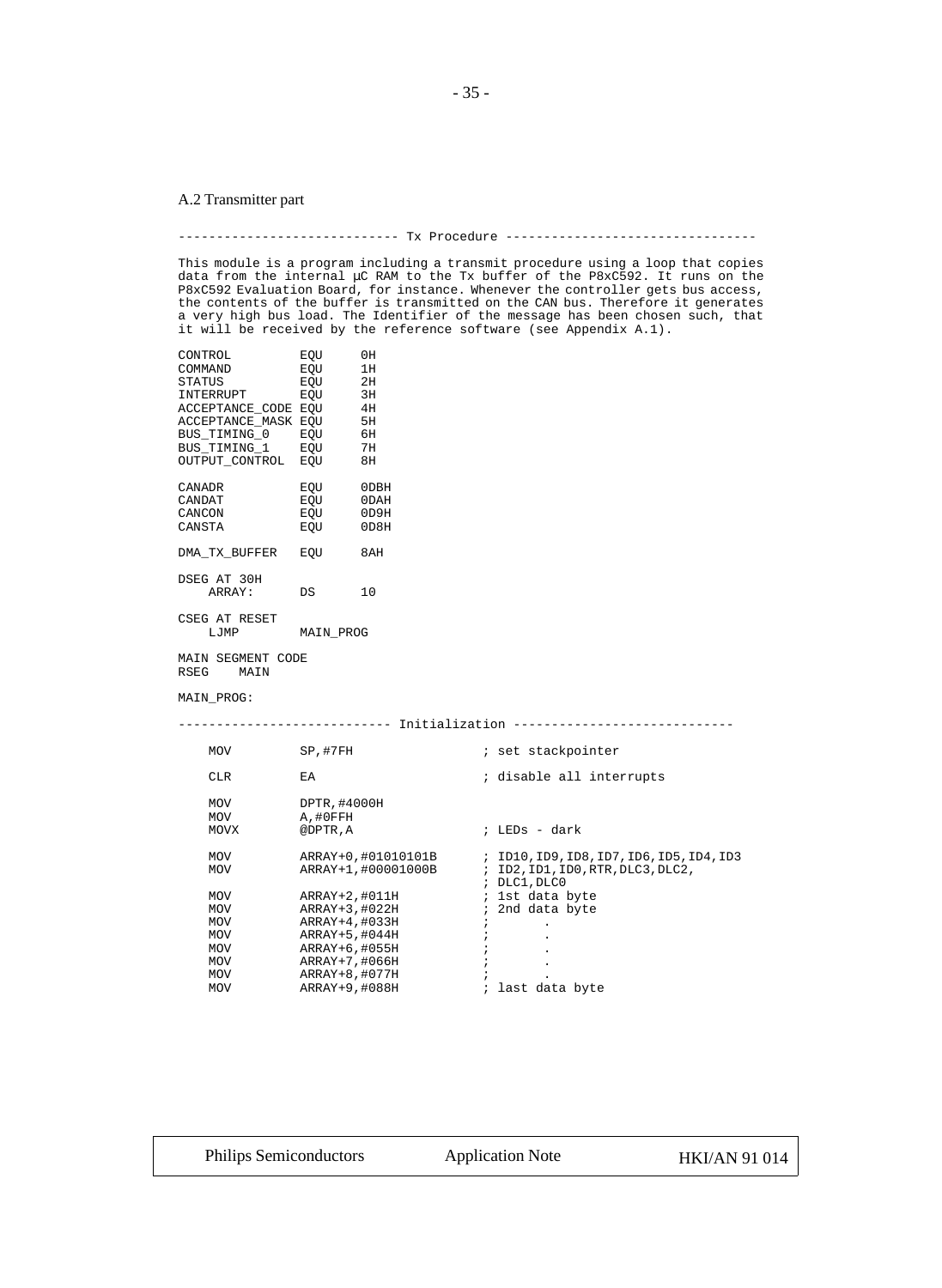|       | INIT_CAN:                       |                                                                     |                                                                    |
|-------|---------------------------------|---------------------------------------------------------------------|--------------------------------------------------------------------|
|       | MOV<br>MOV<br>MOV               | CANADR, #CONTROL i reset request<br>CANDAT, #00000001B<br>A, CANDAT |                                                                    |
|       | JNB                             |                                                                     | ; absent                                                           |
|       | MOV<br>MOV                      | CANDAT, #0FFH                                                       | CANADR, #ACCEPTANCE_MASK ; acceptance filter not used for Tx       |
|       | MOV<br>MOV                      | CANADR, #BUS_TIMING_0<br>CANDAT, #80H                               |                                                                    |
|       | MOV<br>MOV                      | CANADR, #BUS_TIMING_1<br>CANDAT, #23H                               |                                                                    |
|       | MOV<br>MOV                      | CANADR, #OUTPUT_CONTROL<br>CANDAT, #0FAH                            |                                                                    |
|       | MOV<br><b>MOV</b><br>ANL<br>MOV | CANADR, #CONTROL<br>A, CANDAT<br>A,#11111110B<br>CANDAT, A          | $:$ reset request bit = 0                                          |
|       |                                 |                                                                     |                                                                    |
|       | BEGIN TX:<br>MOV                | CANSTA, #ARRAY                                                      | ; target RAM address                                               |
| WAIT: | JNB                             |                                                                     | CANSTA.2, WAIT $\qquad \qquad ;$ wait until Transmit Buffer access |
|       | MOV<br><b>NOP</b><br>NOP        | CANADR, #DMA TX BUFFER ; Transmit Buffer = 10H                      | ; set DMA bit                                                      |
|       | MOV                             | CANCON, #00000001B ; transmission request                           |                                                                    |
|       | SJMP                            | BEGIN TX                                                            |                                                                    |
|       |                                 |                                                                     |                                                                    |

END

| <b>Philips Semiconductors</b> | <b>Application Note</b> | <b>HKI/AN 91 014</b> |
|-------------------------------|-------------------------|----------------------|
|                               |                         |                      |